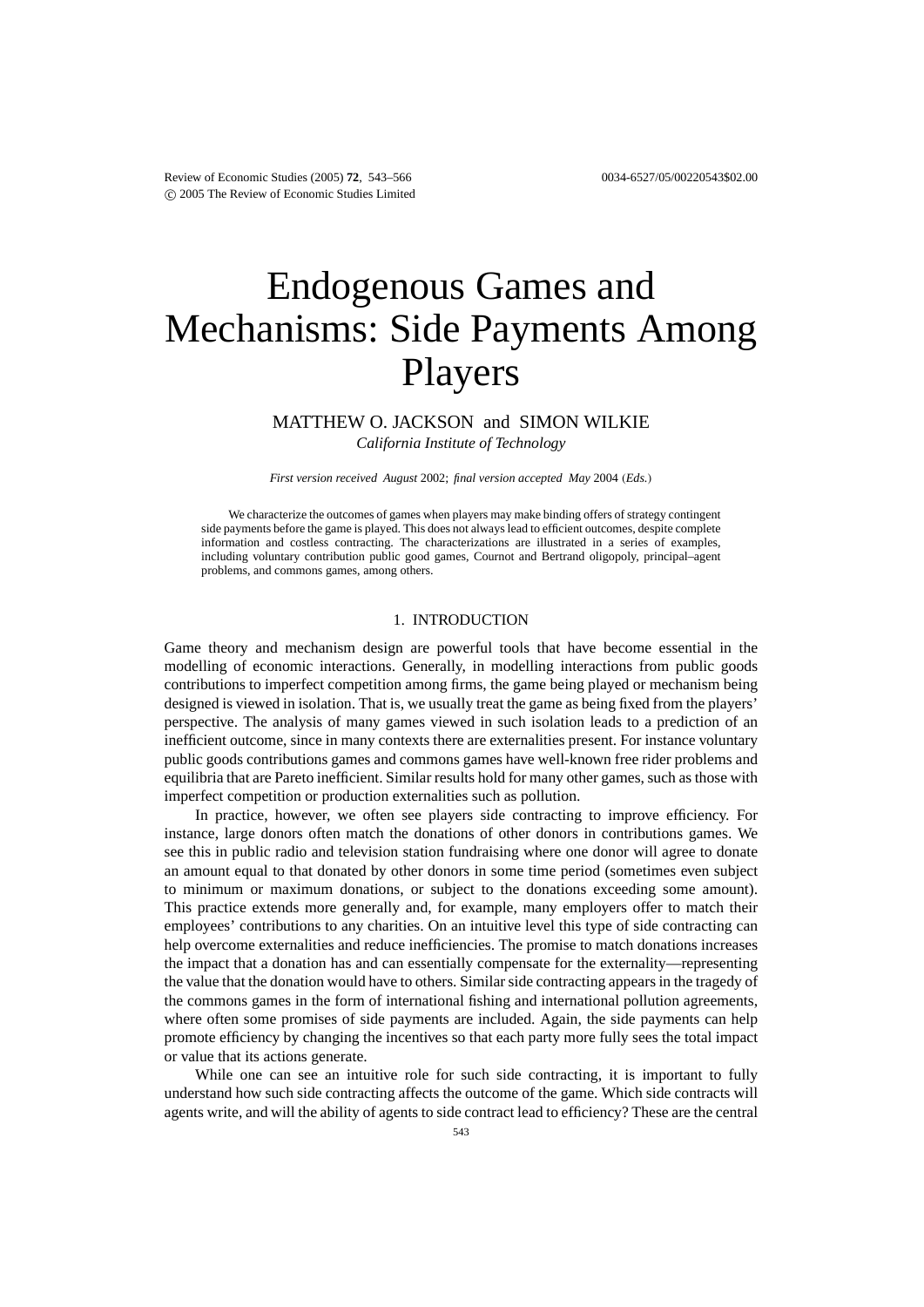questions that we address in this paper. There is a widespread belief among economists in the efficiency properties of what may be called "Coasian Contracting". The simple but powerful idea put forth by [Coase](#page-23-0) [\(1960\)](#page-23-0) says that if property rights are well defined, and bargaining is costless, then rational agents faced with externalities should contract to come to an efficient outcome. Roughly speaking, with fully symmetric information and no transactions costs, agents should be able to come to an agreement that supports an efficient strategy profile as an equilibrium point of the game with side payments.<sup>[1](#page-1-0)</sup> In this paper we hold this reasoning to a careful scrutiny, and find that the issue is surprisingly subtle. Side contracting does not always lead to efficiency even when there are no transactions costs, complete information, and binding contracts. In fact, even if we start with a game that has Pareto efficient Nash equilibria, side contracting on the part of players can change the equilibrium structure so that all equilibria are inefficient!

The perspective that we take here is to view a game as being embedded in a larger game where in a first stage players may engage in side contracting that can effectively rewrite pay-off functions and then play the eventual altered game in the second period. This takes the eventual game that is played to be *endogenous*. In particular, we examine the following scenario: a set of agents are to play a game with known pay-offs. Before playing the game, the agents can make enforceable offers of strategy contingent side payments to each other. So, players can make offers of the sort, "If actions  $x$  are played in the game that we are about to play, I will pay you an amount *y*". The offers that can be made can be contingent on the actions of more than one player and can differ depending on the profile of actions. Offers are publicly observed and legally enforceable, and actions taken in any subsequent play of the game are also observable to any third party such as a court. Such offers modify the net pay-offs in the game and this affects the equilibrium behaviour. From this point of view, the game has become endogenous. We explore how the ability to make such enforceable strategy contingent offers affects the equilibrium payoffs of the game.

Our main results are a complete characterization of the set of supportable equilibrium pay-offs in endogenous games. We show that the equilibrium outcomes of a game with this costless stage of pre-play promises of side payments need not be efficient. Thus, we cannot rely on endogenous side payments to solve the inefficiency problem. Moreover, side contracting may introduce inefficiency where the equilibrium was efficient without side contracting. Our results provide a complete characterization of the supportable equilibrium outcomes, and how these depend on the structure of the game. Thus, we identify the class of games for which such endogenous side payments will result in efficient equilibria. This class includes some interesting examples such as some specifications of the tragedy of the commons and Bertrand games, but also excludes many interesting examples like voluntary contribution public good games and Cournot games.

In order to preview some of the intuition, and to give an idea of some of the main issues that arise, let us turn to an example.

### *Example* 1. A prisoner's dilemma.

The intuitive argument for how side contracting might support efficient outcomes, and the reasoning of Coase, is roughly as follows. One agent can offer a second agent compensation as

<span id="page-1-0"></span><sup>1.</sup> One way to view property rights in a game theoretic setting is that the specification of actions embodies the specification of each agent's rights, and so property rights are built into the specification of the game. For instance, consider a classic example where an agent holds property rights and his or her approval is necessary in order for a firm to pollute. One can model this as a very simple game where the agent's actions are "allow" or "not allow", and the pollution only takes place if the agent plays "allow". More complicated interactions lead to richer games. The extension of the classic Coasian view is then that the game augmented with the possibility of side payments will result in an efficient equilibrium outcome.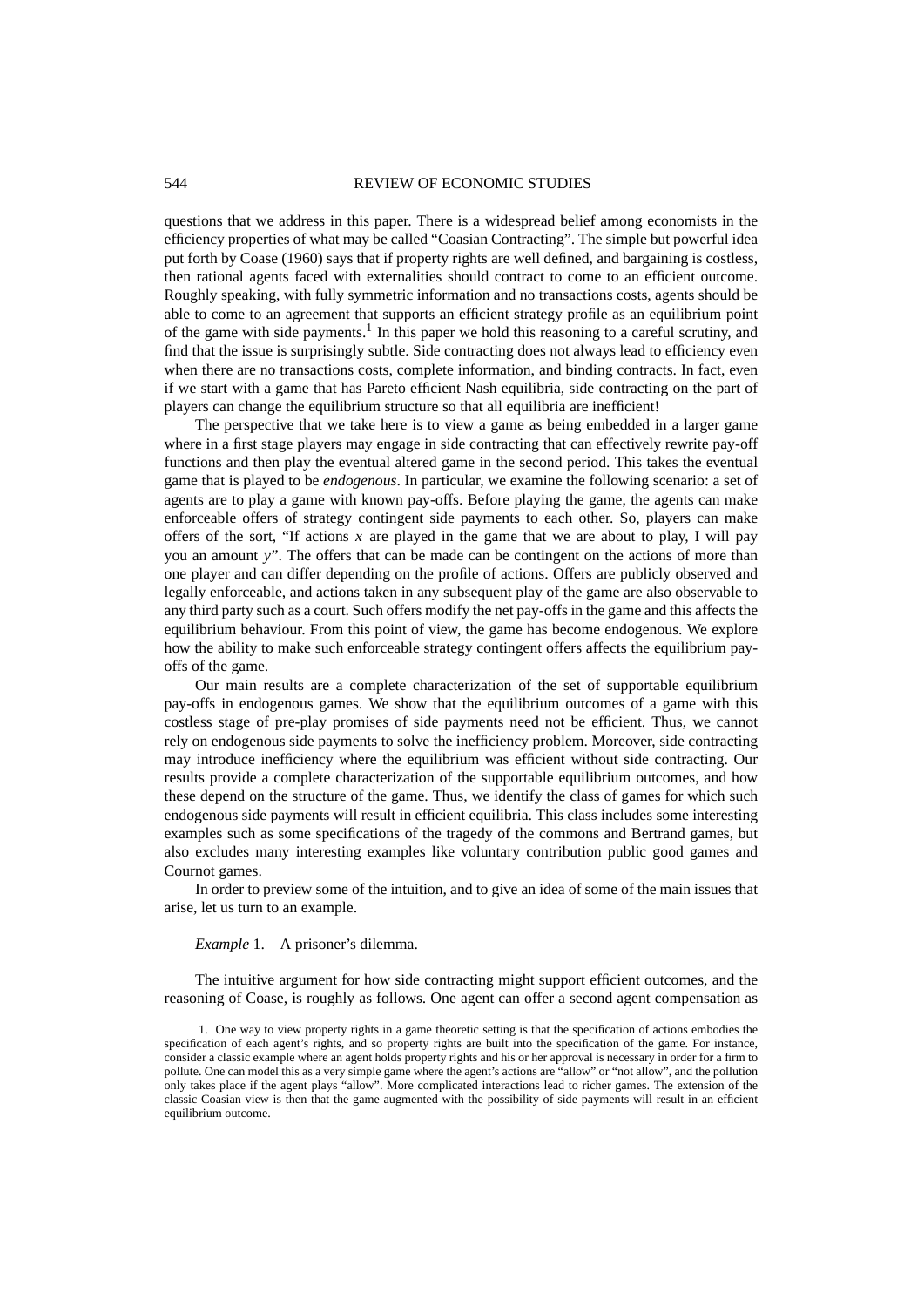a function of the second agent's action that effectively reflects any externality that the second agent's action has on the first agent. Essentially, it is as if the first agent says to the second agent "the benefit to me is  $x$  if you take action A rather than action B, and the cost to you of taking action A rather than B is only *y* where  $x > y$ , and so I will pay you *z*, where  $x \ge z \ge y$ , if you play A instead of B". Any *z* such that  $x \ge z \ge y$  will provide sufficient incentives.

The more subtle issue arises when this is put into a richer setting, where more than one agent is taking an action at the same time. Then strategic factors come into play that make the analysis significantly more complicated.

To make things concrete, let us consider an example which has been well studied in the literature.

The pay-offs are represented as follows:

$$
\begin{array}{cc}\n & C & D \\
C & 2,2 & -1,4 \\
D & 4, -1 & 0,0\n\end{array}
$$

This has the classic form of a prisoner's dilemma, with the unique equilibrium being (D, D).

Now let us examine the intuition that efficient play should be supportable if players can make binding offers of action contingent side payments before the game is played. Consider the efficient situation where both players play (C, C). The column player would gain 2 by deviating. This deviation would hurt the row player by 3. So it is in the row player's interest to offer any payment of at least 2 and no more than 3 to the column player contingent on the column player playing C. The only such payment that makes sense from the row player's perspective is a payment of 2, since giving any more is simply a gratuitous transfer to the other player. The same logic works in reverse, so that the column player is willing to make a payment of 2 to the row player contingent on the row player playing C. Taking these two transfers into account, the net pay-offs to the two players looks as follows:

$$
\begin{array}{cc}\n & C & D \\
C & 2, 2 & 1, 2 \\
D & 2, 1 & 0, 0\n\end{array}
$$

The action contingent side payments have changed the game so that  $(C, C)$  is an equilibrium (and in this example in weakly dominant strategies). This insight is first due to [Guttman](#page-23-1) [\(1978\)](#page-23-1), and has been extended to a variety of voluntary contribution games and other games with externalities by [Danziger and Schnytzer](#page-23-2) [\(1991\)](#page-23-2), and [Varian](#page-23-3) [\(1994](#page-23-3)*a*), among others.

This, however, is not the end of the story. We can ask whether these particular transfers are part of equilibrium play. For instance, if the column player is offering the row player a payment of 2 contingent on the row player playing C, is it in the row player's interest to offer a payment of 2 contingent on the column player playing C? The answer is no. Suppose that the row player deviates and offers to pay the column player  $1 + \varepsilon$  for each play of C, by either player<sup>[2](#page-2-0)</sup>

<span id="page-2-0"></span><sup>2.</sup> Note that we can view this game as a decision of whether or not to contribute to a public good, and the transfers as a form of matching contract (it can be shown that they have equivalent effects in public goods games). The reason that this does not contradict the analyses of [Guttman](#page-23-1) [\(1978\)](#page-23-1), [Danziger and Schnytzer](#page-23-2) [\(1991\)](#page-23-2), and [Varian](#page-23-3) [\(1994](#page-23-3)*a*), is that they only consider a limited form of matching contracts, where matching or payments can only be made in proportion to the actions taken by the other agents (see also [Qin](#page-23-4) [\(2002\)](#page-23-4) who considers also payments made only contingent on own action). As we see here, either player would strictly gain by deviating and using a different sort of contract (arguably just as simple). In fact one observes matching offers of the form "I will match any contributions", rather than just "I will match the contributions made by other people". Such seemingly minor differences in contract specification have important implications for incentives, as illustrated in this example.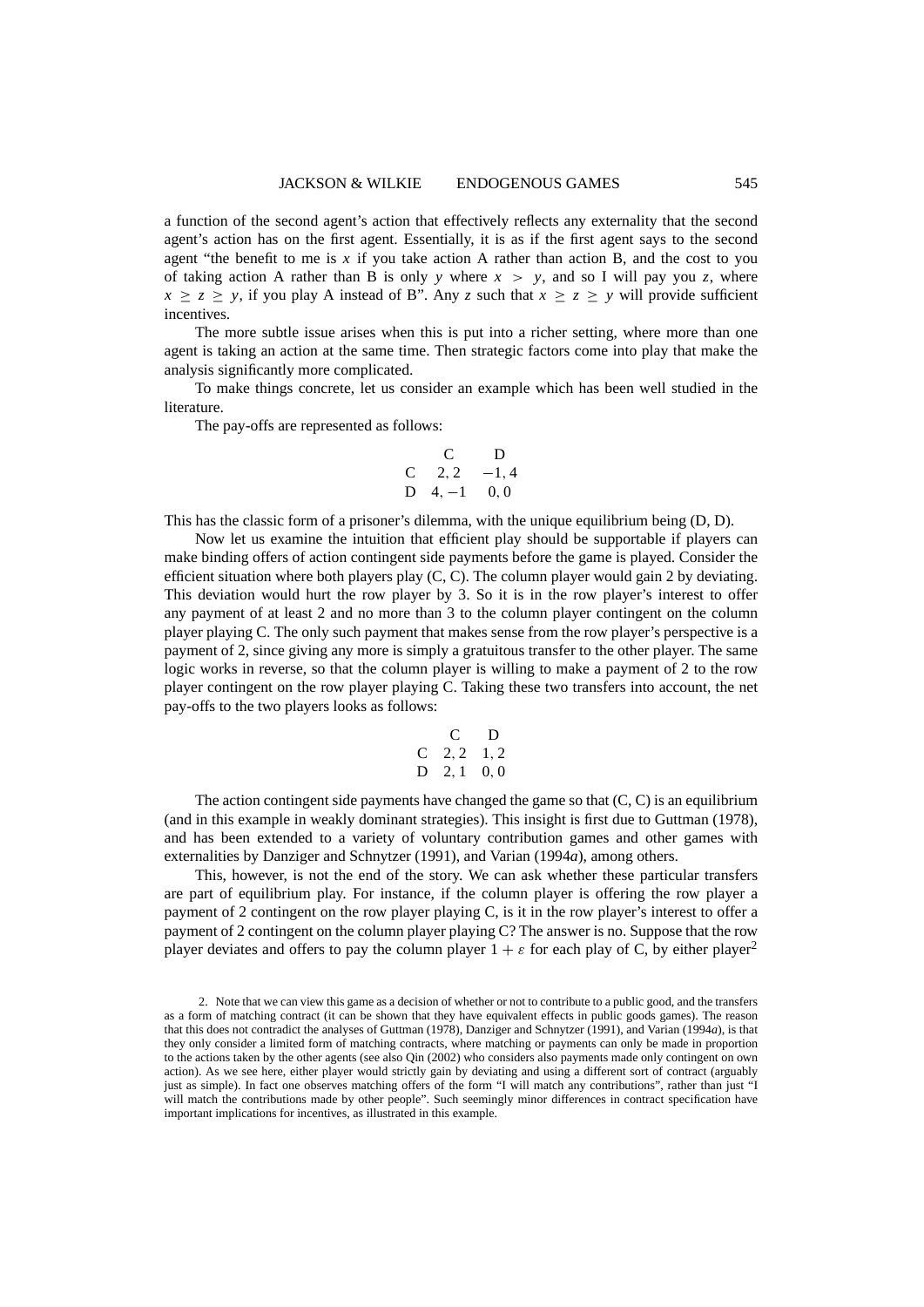(where  $\varepsilon > 0$ ).<sup>[3](#page-3-0)</sup> The resulting game is as follows:

C D  
C 
$$
2-2\varepsilon, 2+2\varepsilon -\varepsilon, 3+\varepsilon
$$
  
D  $3-\varepsilon, \varepsilon$  0,0

This has a unique equilibrium which is inefficient, but better from the row player's perspective: the column player plays C and the row player plays D. Thus, it will not be an equilibrium for the players to offer the "efficient" promises of transfers. As will follow from the theorems we prove below, there is no equilibrium in this example that results in the efficient play. In fact, in the context of this game, any equilibrium must involve some mixing, as it is not only C, C that cannot be supported, but in fact any pure play (see the discussion of this example that follows Theorem [2\)](#page-0-0).

The reason that efficiency is not always obtained, is as follows. Players can use transfers to ensure that other players internalize externalities. However, they can also use transfers to try to manipulate other players' behaviour more generally. Sometimes, these objectives are at odds with each other, and then it is impossible to support efficient outcomes in equilibrium. This is captured in our main results, which can roughly be characterized as follows. First let us consider the case of two players. Determine the pay-off that a given player can obtain by offering transfers to try to best manipulate the other player's behaviour. Now examine a particular set of (efficient) actions that one might like to support. The sum of the pay-offs obtained from this (efficient) profile of actions needs to be at least as large as the sum of the pay-offs that the players can obtain through their respective optimal transfers. This turns out to be a strong condition that rules out obtaining efficient outcomes in many but not all games. Once one turns to the case of three or more players, the analysis changes fairly dramatically. Effectively, the ability to make transfer payments to several agents simultaneously allows agents to commit themselves to following certain actions. This possibility of commitment leads to efficient outcomes. We defer a fuller discussion of the three or more player case until later in the paper.

Before presenting the model and results, let us discuss the relationship between our work and other work in additional detail.

As discussed above, our analysis is related to the study of matching games that have been analysed by [Guttman](#page-23-1) [\(1978,](#page-23-1) [1987\)](#page-23-5), [Danziger and Schnytzer](#page-23-2) [\(1991\)](#page-23-2), [Guttman and Schnytzer](#page-23-6) [\(1992\)](#page-23-6), and [Varian](#page-23-3) (1994*a*,*b*), among others. They show that efficiency can be obtained when agents can undertake matching plans in the context of public goods and some other settings with externalities. In many contexts our results are at odds with the results from those papers. The reason behind the difference in results is that those papers limit the set of contracts that are available to agents so that they can only make particular types of transfers. As seen in the above example, if agents can choose from a richer set of transfers (and they have a strict incentive to) then efficiency no longer holds.

We also note that the reason that inefficiency arises in our setting is different from that in the contracting literature. Here inefficiency arises from when each agent is attempting to offer transfers that manipulate other agents' behaviour to his or her advantage, and not necessarily to what is socially desirable. This is a different contracting failure from those that have been the primary focus of the recent contracting literature, such as imperfections related to costs of contracting, asymmetric information, limited enforcement of contracts, and non-verifiability of actions or information.[4](#page-3-1) Some of the existing contracting literature can be embedded in our framework as special cases with added restrictions on the admissible contracts. In that regard,

<span id="page-3-1"></span><span id="page-3-0"></span><sup>3.</sup> If  $\varepsilon = 0$  there are two equilibria to the game, but both are still inefficient and involve the row player playing D.

<sup>4.</sup> For a recent overview of this extensive literature, see [MacLeod](#page-23-7) [\(2002\)](#page-23-7). [Anderlini and Felli](#page-22-1) [\(2001\)](#page-22-1) provide a nice discussion of the relationship of that literature to failures of the Coase theorem.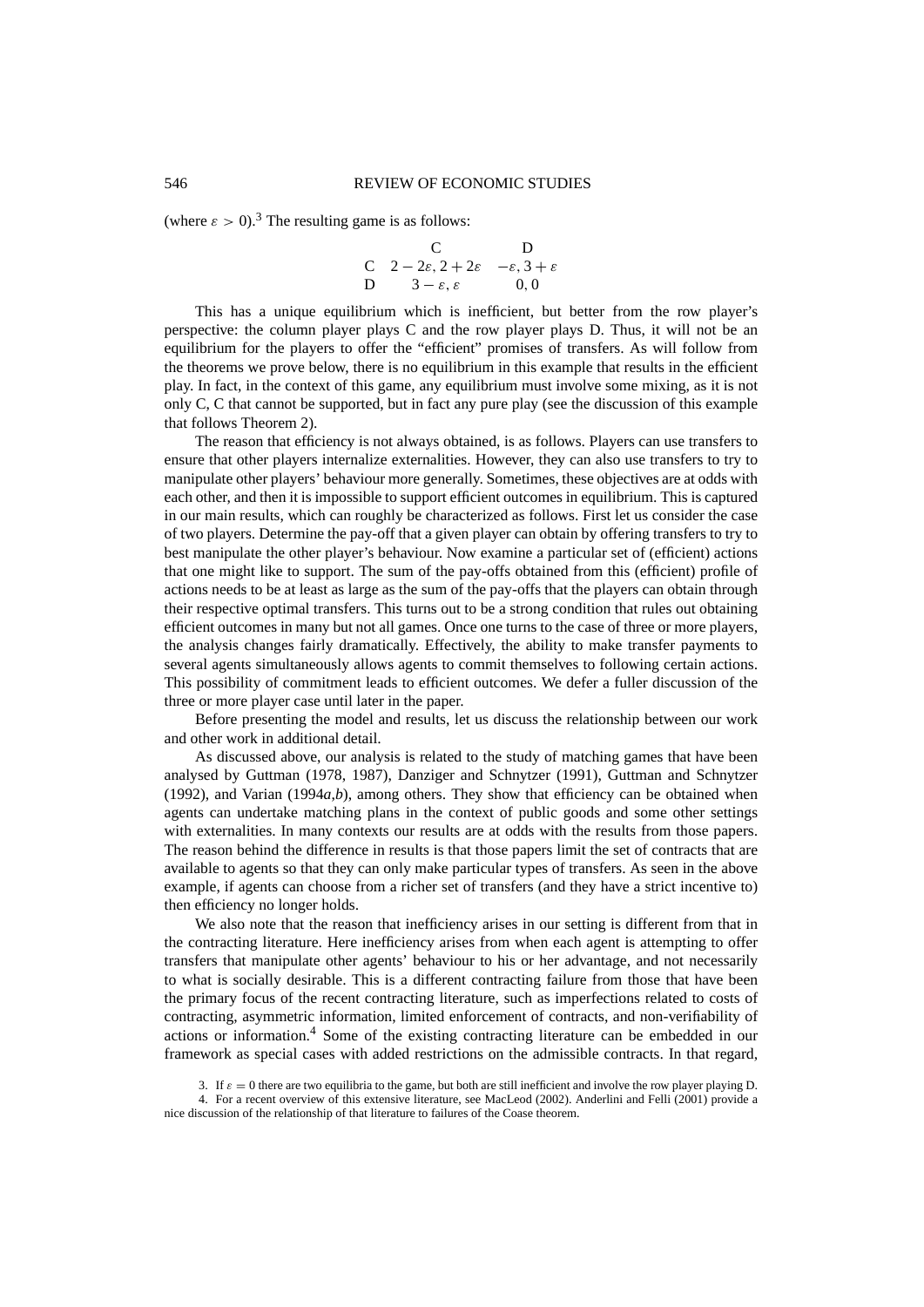our results provide a robustness check on these papers, and perhaps a rationale for the emergence of contracting restrictions. For example the common agency literature beginning with [Bernheim](#page-23-8) [and Whinston](#page-23-8) [\(1986\)](#page-23-8), is a special case of our model where only the players labelled "principal" are allowed to make offers, and the admissible transfers can only depend on the actions of the agents. Those limitations, can result in different predictions (*e.g.* see [Prat and Rustichini,](#page-23-9) [2003\)](#page-23-9).[5](#page-4-0)

One exception to viewing a game as fixed is delegation games (*e.g.* see [Fershtman, Judd and](#page-23-10) [Kalai](#page-23-10) [\(1991\)](#page-23-10) and a recent application in [Miller and Pazgal](#page-23-11) [\(2001\)](#page-23-11)).<sup>[6](#page-4-1)</sup> In delegation games players may hire another player to play the game for them. This effectively allows a player to change their own incentives and thus can change the outcomes of a game. In delegation games a player can only change their own pay-off structure, and cannot make promised payments to other players to induce them to change their strategies, and so the results are not very closely related to those here.

#### 2. DEFINITIONS

A set  $N = \{1, \ldots, n\}$  of players interact in two stages.

First, let us offer an informal description of the process.

*Stage* 1. Players simultaneously announce transfer functions. That is, each player announces a profile of functions indicating the payments that they promise to make to each other player as a function of the full profile of actions chosen in the second-stage game.

*Stage* 2. Players choose actions in the game.

*Pay-offs*. The pay-off that player *i* receives is his or her pay-off in the game plus all transfers that other players have promised to *i* conditional on the actions played in the game minus the transfers player *i* promised to make to other players conditional on the actions played in the game.

The transfer functions that are announced in Stage [1](#page-0-0) are binding. There are many ways in which this could be enforced, ranging from reputation, posting a bond with a third party, to having legal enforcement of contracts.<sup>[7](#page-4-2)</sup>

We also point out that players can effectively refuse any part of another player's promised transfers by announcing a transfer that returns the other player's transfer.[8](#page-4-3) We point the reader to the discussion section for a fuller discussion of the importance of being able to refuse transfers.

<span id="page-4-0"></span><sup>5.</sup> Another application is the contracting externalities literature. For example in [Aghion and Bolton](#page-22-2) [\(1987\)](#page-22-2) there are three players, the incumbent seller, a customer and an entrant. They show that the customer and incumbent may contract to an inefficient outcome that deters entry. In their framework the entrant is not allowed to make pre-game offers to the incumbent or the customer. [Segal](#page-23-12) [\(1999\)](#page-23-12) shows how many contracting papers can be unified by the concept of a contracting externality. Again our results provide insight into the role played by the restrictions on the class of contracts used in these papers. [Segal and Whinston](#page-23-13) [\(2003\)](#page-23-13) also provide insight into how allowing for rich contracts can matter by changing the information revealed in the context of contracting between a principal and multiple agents.

<span id="page-4-1"></span><sup>6.</sup> A few other exceptions are the analysis of choices of mechanisms by competing sellers (*e.g.* see [McAfee,](#page-23-14) [1993\)](#page-23-14), choice of voting rules (*e.g.* see [Barbera and Jackson,](#page-23-15) [2004\)](#page-23-15), flexibility on the part of the planner (*e.g.* [Baliga](#page-23-16) and Sjöström, [1995\)](#page-23-16), mechanism selection more generally (*e.g.* see [Lagunoff](#page-23-17) [\(1992\)](#page-23-17), [Allen](#page-22-3) [\(2001\)](#page-22-3)), as well as earlier work by [Kalai and Samet](#page-23-18) [\(1985\)](#page-23-18), who looked at players trying to come to a unanimous and binding agreement as to a social state that is to be chosen (see also [Kalai](#page-23-19) [\(1981\)](#page-23-19), [Bensaid and Gary-Bobo](#page-23-20) [\(1996\)](#page-23-20)). For recent introductions to the implementation and mechanism design literatures, and some additional discussion of endogenous mechanisms, see [Jackson](#page-23-21) [\(2001,](#page-23-21) [2003\)](#page-23-22).

<span id="page-4-2"></span><sup>7.</sup> For an alternative framework where unanimity is required to enforce another's offer see [Ray and Vohra](#page-23-23) [\(1997\)](#page-23-23) or [Qin](#page-23-4) [\(2002\)](#page-23-4).

<span id="page-4-3"></span><sup>8.</sup> In terms of the legal enforcement of contracts, one might worry that some of the promises of transfers in our model lack what is called "consideration". Contracts where one player makes a promise contingent only on his or her own action are sometimes not enforceable because of the lack of "adequate consideration" by the other player—*i.e.* the other player did not do anything. However, these promises are easily approximated by promises that vary in some way on the other players' actions, or can be enforced by other things outside of our model such as reputation.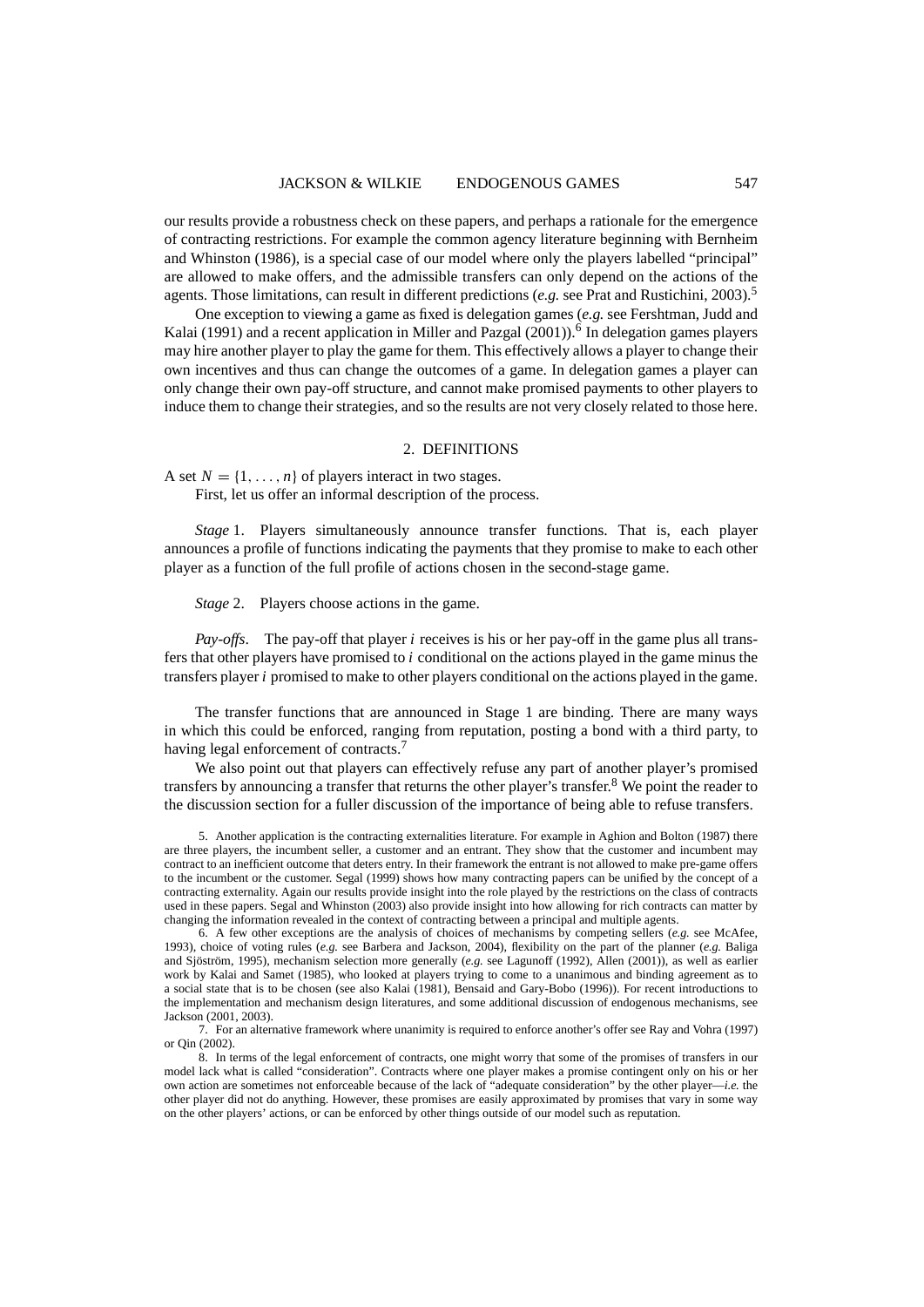We now provide formal definitions.

#### *The underlying (second-stage) game*

The second-stage game consists of a finite pure strategy space  $X_i$ , with  $X = \times_i X_i$ . Let  $\Delta(X_i)$ denote the set of mixed strategies for player *i*, and let  $\Delta = \times_i \Delta(X_i)$ . We denote by  $x_i$ ,  $x$ ,  $\mu_i$ and  $\mu$  generic elements of  $X_i$ ,  $X$ ,  $\Delta(X_i)$ , and  $\Delta$ , respectively. In some cases we use  $x_i$  and  $x$  to denote elements in  $\Delta(X_i)$  and  $\Delta$ , respectively, that place probability one on  $x_i$  and  $x_i$ .

The restriction to finite strategy spaces provides for a simple presentation of the results, avoiding some technical details. Nevertheless, games with a continuum of actions are important, and we provide results for the case of games with continuous action spaces in the Appendix. These results are a straightforward extension of the finite case.

Pay-offs in the second-stage game are given by a von Neumann–Morgenstern utility function  $v_i: X \to \mathbb{R}$ .

## *The first-stage transfer functions*

The transfer functions that player *i* announces in the first period are given the vector of functions  $t_i = (t_{i1}, \ldots, t_{in})$ , where  $t_{i}$   $: X \to \mathbb{R}_+$  represents the promises to player *j* as a function of the actions that are played in the second-period game. So, if *x* is played in the second period, then *i* transfers  $t_{ij}(x)$  to player *j*.

Let  $t = (t_1, \ldots, t_n)$ . Also, denote by  $t_i^0$  the degenerate transfers such that  $t_{ij}^0(x) = 0$  for all  $x \in X$ , and let  $t^0 = (t_1^0, \ldots, t_n^0)$ .

# *The pay-offs*

The pay-off to player *i* given a profile of transfer functions *t* and a play *x* in the second-period game is then<sup>[9](#page-5-0)</sup>

$$
U_i(x, t) = v_i(x) + \sum_{j \neq i} (t_{ji}(x) - t_{ij}(x)).
$$

So, given a profile of transfer functions  $t$  and a mixed strategy  $\mu$  played in the second-period game, the expected utility to player *i* is

$$
EU_i(\mu, t) = \sum_x \times_i \mu_i(x_i) \left[ v_i(x) + \sum_{j \neq i} (t_{ji}(x) - t_{ij}(x)) \right].
$$

Let  $NE(t)$  denote the set of (pure and mixed) Nash equilibria of the second-stage game where pay-offs are given as above. So this is the set of Nash equilibria taking a profile of transfer functions *t* as given, and only varying the strategies in the second-period game.

#### *Supportable strategies and pay-offs*

A pure strategy profile  $x \in X$  of the second-stage game together with a vector of pay-offs  $\overline{u} \in \mathbb{R}^n$ such that  $\sum_i \overline{u}_i = \sum_i v_i(x)$  is *supportable* if there exists a subgame perfect equilibrium of the two stage game where some *t* is played in the first stage and *x* is played in the second stage (on the equilibrium path), and  $U_i(x, t) = \overline{u}_i$ .

Supportability is a condition that applies to a combination of a strategy profile and a set of pay-offs. We refer to both since in some cases transfers must be made on the equilibrium path to

<span id="page-5-0"></span><sup>9.</sup> This assumes transferable utility, and it would be interesting to see how this extends to situations where private goods transfer at different rates across players.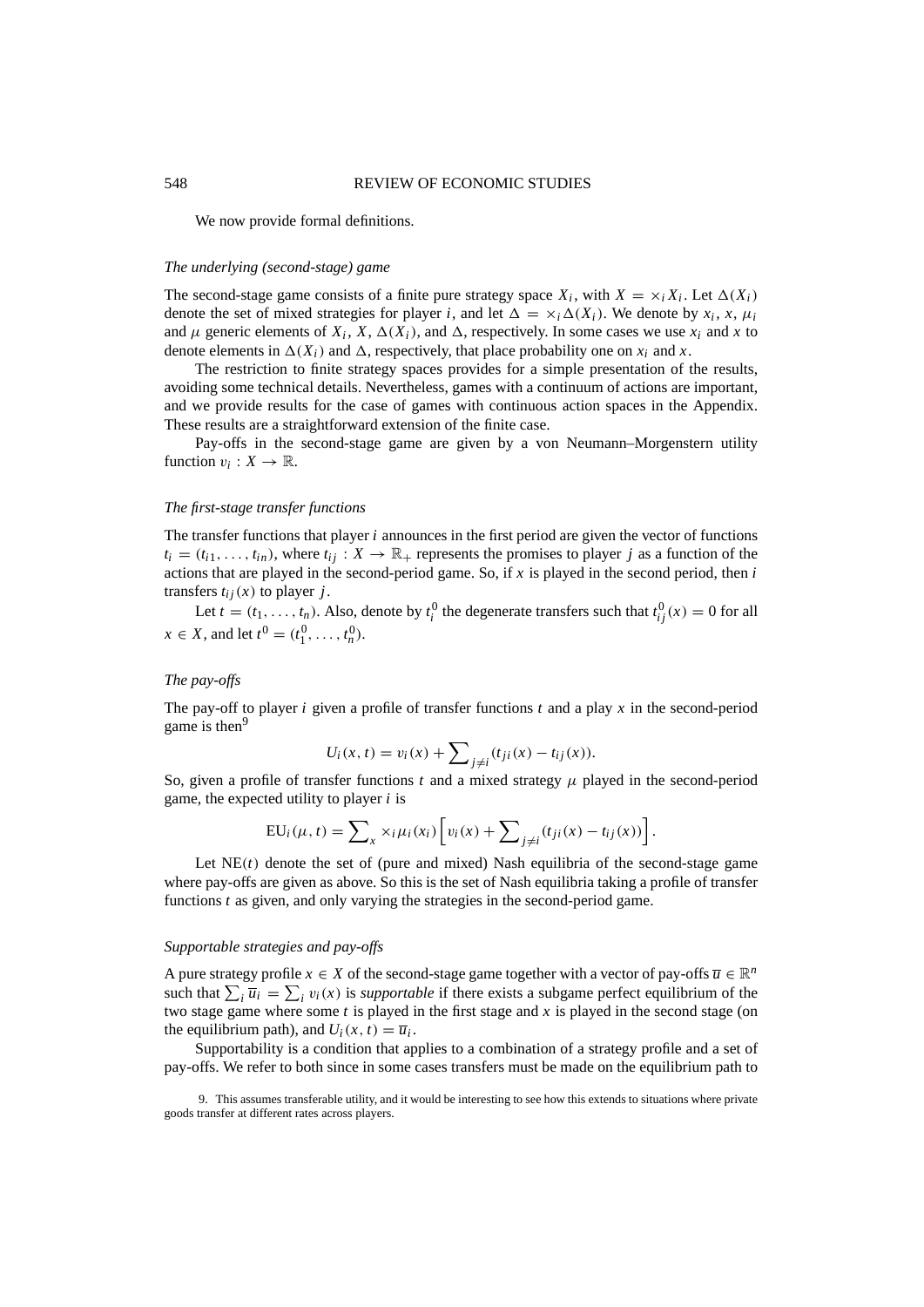support  $x$  as part of an equilibrium. In such cases the pay-offs including transfers differ from the original underlying pay-offs without transfers.

The definition supportability looks at pure strategies in terms of what is played on the equilibrium path. In many games (in fact generically), there is a unique *x* that is efficient. Thus, it makes sense to focus on pure strategy equilibria, at least in terms of the second period. The focus on pure strategies in terms of *t*'s is for technical convenience, as the space of mixed strategies over all such transfer functions is a complicated animal (measures over functions).<sup>[10](#page-6-0)</sup>

#### *Surviving equilibria*

In addition to understanding supportability in the two stage process, we are also interested in the following question. When does an equilibrium of the original underlying game survive to be supportable when the two stage process is considered?

Consider a pure strategy profile  $x \in X$  of the second-stage game that is an equilibrium of the second stage when no transfers are possible ( $x \in NE(t^0)$ ). Such an equilibrium *survives* if there exists a subgame perfect equilibrium of the two stage game where some *t* is played in the first stage and  $x$  is played in the second stage (on the equilibrium path), with net pay-offs being  $U_i(x, t) = v_i(x)$ .

Note that *x* survives if and only if *x* is a Nash equilibrium of the second-stage game and  $(x, v(x))$  is supportable in the two stage process. Together, the notions of supportability and surviving then give us an idea of how the set of equilibrium and equilibrium pay-offs change when players can make binding transfer commitments.

## *Existence*

Our characterization results provide conditions for existence of pure strategy equilibria of the overall two stage game. As we shall see, equilibria always exist in games with three or more players, and exist under some conditions in two player games. Example [4](#page-0-0) shows that there are two player games where equilibrium must involve some mixing over transfer functions. While we have not found an example of non-existence of equilibrium (in mixed strategies with two players), that is an open question.<sup>[11](#page-6-1)</sup>

## 3. TWO PLAYER GAMES

The results for two player games and games with more than two players differ significantly and so we treat them separately. We start with an analysis of two player games.

The following notion plays an important role in the characterization results that follow.

#### *Solo transfers*

Suppose that only one player were allowed to propose transfers in the first stage. We can consider the transfers that would be best from this player's perspective.

<span id="page-6-0"></span><sup>10.</sup> In many of the examples where efficiency turns out not to be supportable in pure strategies, allowing for mixed strategies would not help. We are not sure whether this is always the case. However, it is important to consider mixed strategies off the equilibrium path in the second-period game, and we explicitly account for this.

<span id="page-6-1"></span><sup>11.</sup> One can ensure existence of a perfect equilibrium in the two stage game by bounding the possible transfer functions to provide a compact strategy space and then applying a theorem by [Harris](#page-23-24) [\(1985\)](#page-23-24). However, bounding the transfer functions is a bit problematic in our context because it limits the ability of agents to undo the other players' transfers. For instance, if a player wishes to refuse the transfer of another player which is at the maximal level, then that player could not offer to make any additional transfers.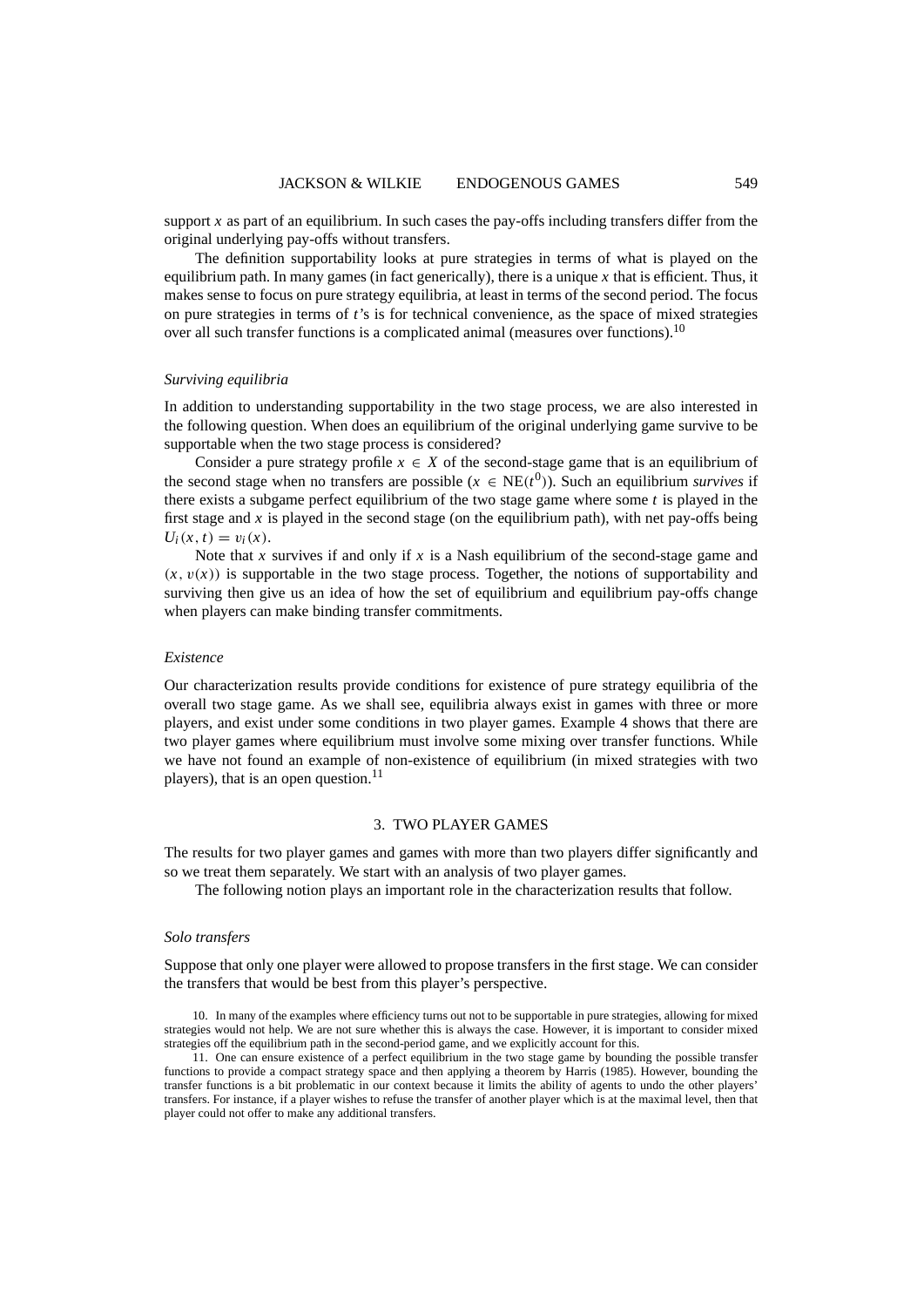$Let<sup>12</sup>$  $Let<sup>12</sup>$  $Let<sup>12</sup>$ 

$$
u_i^s = \sup_{t_i} \left[ \min_{\mu \in \text{NE}(t_{-i}^0, t_i)} \text{EU}_i(\mu, t_{-i}^0, t_i) \right].
$$

So, a player's "solo" pay-off is the one obtained when the player is allowed to announce any transfer function that he or she likes and other players cannot make any transfers. As there may be several equilibria in the second-stage game that result from any given transfer function, we must have some idea of which one will be relevant. This definition imagines the worst continuation equilibrium for *i* once *t* is in place. This turns out to be the correct definition for the characterizations that follow.

To get some intuition for the definition above, consider the prisoners' dilemma game from [Section](#page-0-1) [1:](#page-0-1)

$$
\begin{array}{cc}\n & C & D \\
C & 2, 2 & -1, 4 \\
D & 4, -1 & 0, 0\n\end{array}
$$

Here the solo pay-off for the row player (and similarly the column player) is 3. By making a payment of  $1 + \varepsilon$  conditional on the column player playing C, the new matrix becomes

$$
\begin{array}{ccc}\n & C & D \\
C & 1-\varepsilon, 3+\varepsilon & -1, 4 \\
D & 3-\varepsilon, \varepsilon & 0, 0\n\end{array}
$$

This has a unique equilibrium leading to a pay-off of  $3 - \varepsilon$  for the row player. Taking the sup over such payments leads to a pay-off of 3 for the row player, which is the solo pay-off.

Our first result is a characterization of the Nash equilibria of a game that survive when transfers are introduced.

**Theorem 1.** *If n* = 2*, then a Nash equilibrium x of the underlying game survives if and only if*  $v_i(x) \ge u_i^s$  *for each i. Moreover, if* x survives then there is an equilibrium in the overall *process where no transfers are made in the first stage and x is played in the second stage.*

The formal proof of Theorem [1](#page-0-0) uses the proof of Theorem [3](#page-0-0) and appears in the Appendix. However, the intuition is fairly simple and we explain it here.

First, let us show that this condition is sufficient to have *x* survive. Consider a Nash equilibrium *x* such that  $v_i(x) \ge u_i^s$ . On the equilibrium path let players make no transfers in the first stage (play  $t^0$ ) and then play x in the second stage. Off the equilibrium path, if some player offers transfers in the first period, then identify the worst equilibrium for that player in the resulting second-stage game and have that be played in the continuation (and if more than one player offers transfers in the first period then play any equilibrium in the second stage). This is easily seen to be a subgame perfect equilibrium of the overall game: the best pay-off a player can get by deviating in the first stage is no more than their solo pay-off, which is not improving; and given that no transfers are made in the first stage, *x* will be an equilibrium in the second stage.

Next, consider a Nash equilibrium *x* that survives. We argue that  $v_i(x) \ge u_i^s$ . Let *t* be any transfer function that is made in the first stage as part of an equilibrium where  $x$  is played in the second stage. Suppose to the contrary that  $v_i(x) < u_i^s$ . The definition of solo pay-off then implies that there exists a transfer function  $\bar{t}_i$ , so that the pay-off to *i* under worst continuation equilibrium under  $\bar{t}_i$ ,  $t_j^0$  is higher than  $v_i(x)$ . So, let *i* do the following: make a transfer that

<span id="page-7-0"></span><sup>12.</sup> Note that the min in this expression are well defined since the set of Nash equilibria of a finite game is compact. The sup is necessary as there may be no maximizer. For instance, consider a game where  $X_1 = \{x_1\}$  while  $X_2 = \{x_2, x_2'\}$ . Let player 2 be indifferent between the actions and player 1 prefer that 2 play *x*2. Any positive transfer from 1 to 2 leads to a unique equilibrium of  $x_2$ , but a 0 transfer leads to a minimizing equilibrium of  $x'_2$ .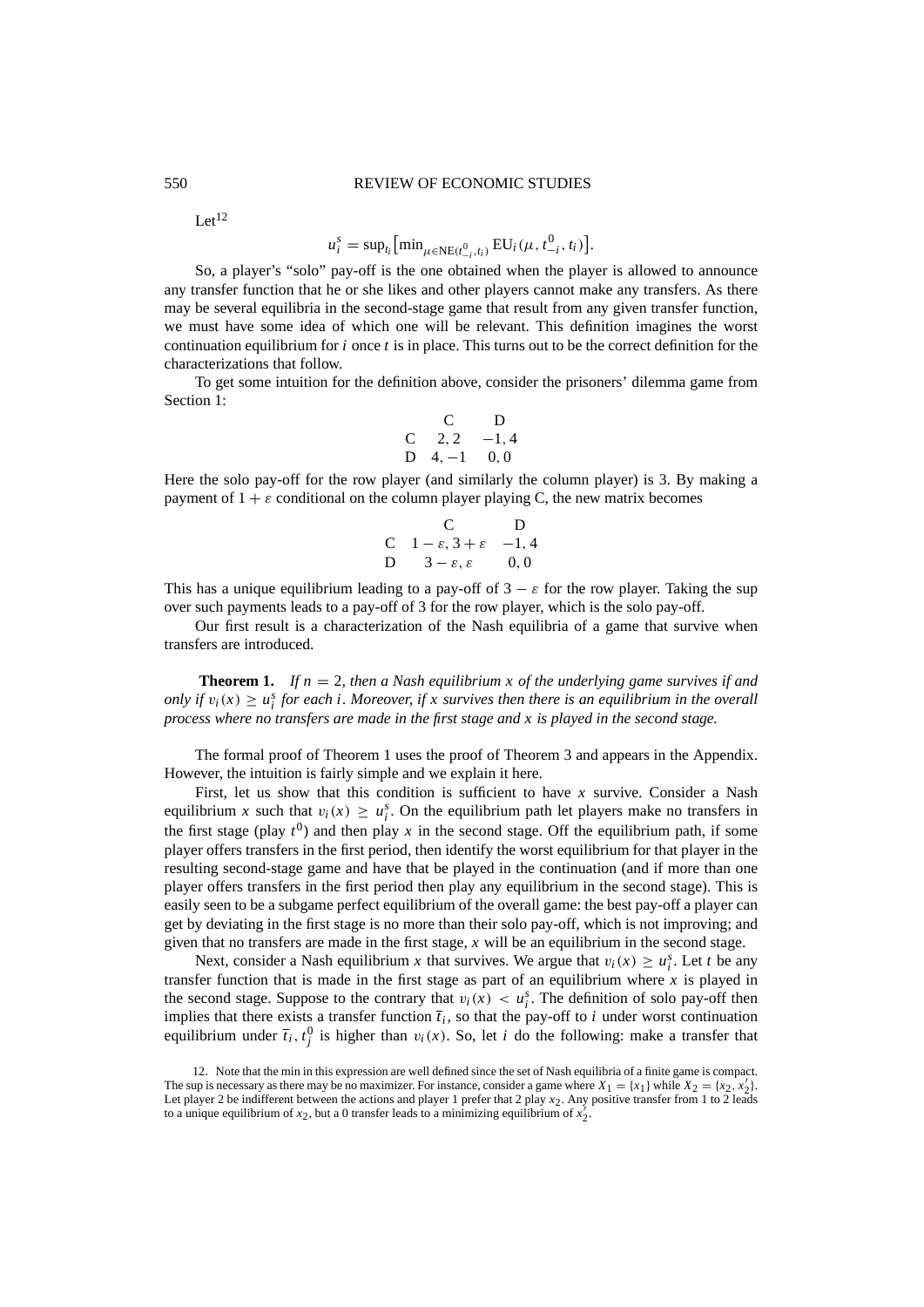cancels out the transfers under  $t_j$  and then adds  $\bar{t}_i$  on top. That is, let *i* announce  $\hat{t}_i = \bar{t}_i + t_j$ . Note that the pair of transfers  $\hat{t}_i$ ,  $t_j$  leads to exactly the same second-stage pay-offs as  $\bar{t}_i$ ,  $t_j^0$ . Thus, from the definition of  $\bar{t}_i$ , it follows that if *i* deviates to  $\hat{t}_i$  while *j* plays  $t_j$  then even the worst continuation equilibrium in the second stage will result in a pay-off which is higher than  $v_i(x)$ . This contradicts the fact that *t* was part of an equilibrium where *x* was played in the second stage.

To get an idea of the impact of Theorem [1,](#page-0-0) we illustrate it in the context of several examples.

*Example* 2. Only the efficient equilibrium survives.

$$
\begin{array}{ccc}\n & A & B \\
A & 2, 2 & 0, 0 \\
B & 0, 0 & 1, 1\n\end{array}
$$

In this pure coordination game, there are two equilibria (A, A) and (B, B). The solo pay-offs are 2 for each player<sup>[13](#page-8-0)</sup> and so it follows from Theorem [1](#page-0-0) that the only equilibrium that survives once transfers are allowed is (A, A).

*Example* 3. The efficient equilibrium *does not* survive.

Consider the following game, which has an efficient equilibrium of U, L leading to pay-offs of 2, 2. It is easily checked that the solo pay-offs are 3 to each player.

$$
\begin{array}{cccc}\n & L & C & R \\
U & 2,2 & 0,0 & 0,0 \\
M & 0,0 & 3,0 & 0,0 \\
D & 0,0 & 0,0 & 0,3\n\end{array}
$$

So, in this game the efficient equilibrium does not survive. In fact, no equilibrium survives, and the only equilibria of the two stage process (if they exist) must involve mixing over transfer functions announced in the first stage.

Next, we provide an example which shows why it was necessary to consider mixed strategies in the definition of solo pay-offs.

*Example* 4. Mixed strategies in the solo definition.

Consider the following game.

$$
\begin{array}{ccccc}\n & L & C & R \\
U & 1, 10 & 0, 0 & 0, 0 \\
M & 0, 0 & 3, 0 & 0, 10 \\
D & 0, 0 & 0, 10 & 3, 0\n\end{array}
$$

Let us check to see if the strategies  $x = (U, L)$  with pay-offs  $\overline{u} = (1, 10)$  survive. The highest pay-off in the entire matrix for the column player is 10, and so the column player's solo pay-off is no more than 10 and that part of the characterization is satisfied. So, we need only check that the pay-off of 1 is at least as large as the row player's solo pay-off. If we use a pure strategy solo definition, then the best pay-off that the row player can induce is 1. This would suggest that U, L would survive. However, this is not the case, and we can see where mixed strategies affect

<span id="page-8-0"></span><sup>13.</sup> For instance, if the row player makes the transfer of 2 to the column player conditional on (B, A) being played, then the unique equilibrium becomes (A, A).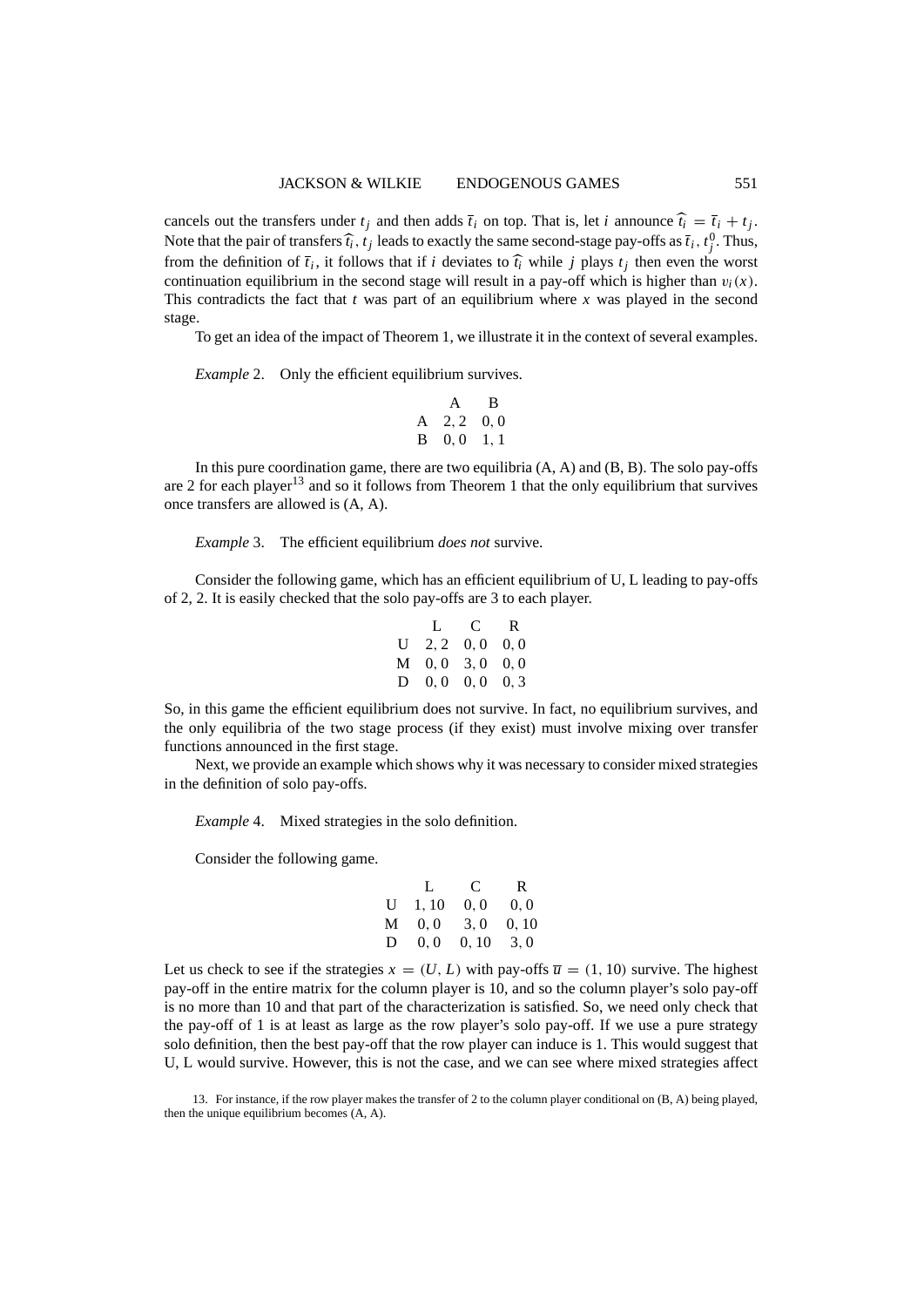the outcome. Suppose that the row player pays the column player 2 conditional on U being played. That leads to the following matrix of pay-offs.

|   | L        | $\mathbf{C}$ | $\mathbb{R}$ |
|---|----------|--------------|--------------|
| U | $-1, 11$ | $-1, 1$      | $-1, 1$      |
| M | 0.0      | 3.0          | 0, 10        |
| D | 0.0      | 0.10         | 3, 0         |

This game has a unique Nash equilibrium which is a mixed strategy equilibrium (equal mixing on M and D by row, and C and R by column) leading to a pay-off of 1·5 to the row player. This means that the threat point for the row player is indeed 1·5, as whatever transfers are made by the column player, the row player can always return those, add a payment of 2 conditional on U being played, and expect at least 1·5 in the continuation. That is what is captured in the definition of solo pay-offs. In fact, given that the solo pay-offs of the players are 1·5 and 10, respectively, Theorem [2](#page-0-0) below will show that the no action-pay-off pair is supportable in this example. What that means is that any equilibrium in the two stage process will involve mixing over the transfers functions announced in the first stage.[14](#page-9-0)

Note that the reasoning behind Theorem [1](#page-0-0) did not rely on the fact that *x* was a Nash equilibrium of the second-stage game to begin with. So, in fact we have just argued a necessary condition for supportability as well as survivorship. This is stated in the following theorem.

**Theorem 2.** *If*  $n = 2$ *, then*  $(x, \overline{u})$  *is supportable only if*  $\overline{u} \ge u_i^s$  *for each i.* 

While only presenting necessary conditions, Theorem [2](#page-0-0) is a still useful result, since  $\overline{u} \ge u_i^s$ is a demanding condition that fails in some games. That is true of Example [1](#page-0-0) in the introduction, as one can directly check that in that example the solo pay-off of each player is 3, and there is no pair of actions possible that could lead to a pay-off of at least 3 to each player at the same time. Note that since no pure strategy profile is supportable, and moreover since no mixed strategy profile in the second stage leads to at least 3 to both players, any equilibrium must involve some mixing over transfer functions.

#### *A full characterization of supportability for two players*

While necessary for supportability, the condition that  $\overline{u} \geq u_i^s$  for each *i* is not always enough to ensure that  $(x, \bar{u})$  is supportable. We now present the full necessary and sufficient condition for supportability.

We begin by deducing some additional necessary conditions by thinking about the minimal transfers that are necessary to support some  $(x, \bar{u})$ . We remark that we may need to allow  $\overline{u} \neq v(x)$  if we wish to support some *x* as part of an equilibrium, as *x* may not be a Nash equilibrium in the absence of any transfers and so some side payments may be necessary. Thus, in order to characterize supportability it will be important to have some idea of what transfers are (minimally) necessary.

#### *Minimal transfers*

The *minimal transfer function profile*  $t^{x,\overline{u}}$  for a pair  $x, \overline{u}$  is defined by:

$$
t_{ij}^{x,\overline{u}}(\widehat{x}) = \begin{cases} \max[v_i(\widehat{x}) - \overline{u}_i, 0] & \text{if } \widehat{x}_j = x_j \\ 0 & \text{otherwise.} \end{cases}
$$

<span id="page-9-0"></span>14. Since the total of the solo pay-offs is 11·5, any pure strategies of transfers in the first stage must lead to an equilibrium in the second stage that is below the solo pay-off of one of the two players, who could thus benefit by deviating in the first stage.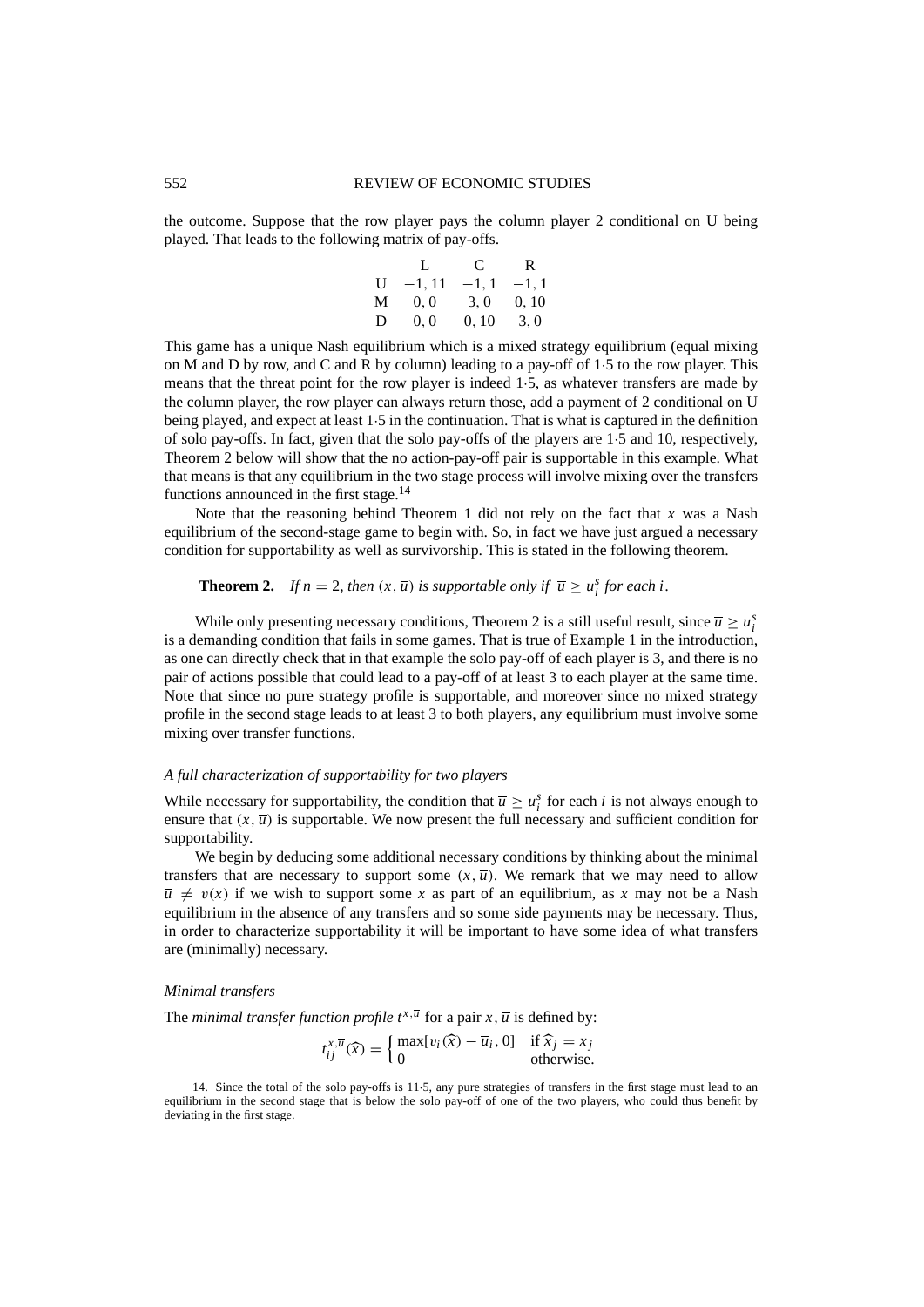The idea of a minimal transfer function is straightforward. If we want *x* to be a Nash equilibrium with pay-off  $\bar{u}$ , then this will impose some minimal necessary conditions on transfers. First, if *i*'s pay-off at *x*,  $v_i(x)$ , is larger than  $\overline{u}_i$ , then it must be that *i* transfers the excess  $(v_i(x) - \overline{u}_i)$  to the other player or else *i*'s pay-off would not be  $\overline{u}_i$  at *x*. Second, in order for this to be a Nash equilibrium, no player should obtain a higher pay-off if they deviate to some other strategy  $\hat{x}_i$ . Thus, they would have to transfer max[ $v_i(\hat{x}_i, x_{-i}) - \overline{u}_i$ , 0] to the other player.<br>Minimal transfers are illustrated in the following example Minimal transfers are illustrated in the following example.

*Example* 5. Minimal transfer function

Consider the following game.

L R U 4, 4 0, 6 D 5, 0 0, 6

Consider supporting  $x = (U, L)$  with pay-offs  $\overline{u} = (2, 6)$ .<sup>[15](#page-10-0)</sup> In order to have (U, L) result in these pay-offs, it would have to be that the row player transfers at least 2 to the column player conditional on  $(U, L)$ .<sup>[16](#page-10-1)</sup> The row player would also have to transfer at least 3 to the column player conditional on  $(D, L)$ , as otherwise  $(U, L)$  could not be an equilibrium. So, these transfers are the minimal transfers to support  $x = (U, L)$  and  $\overline{u} = (2, 6)$ .

We now define the solo pay-offs noting that these minimal transfers (or some larger transfers) would have to be in place in order to lead to  $x, \overline{u}$  as part of an equilibrium outcome in the two stage process. So, this definition is similar to that of solo pay-offs, except that now the other player(s) are assumed to play at least the minimum transfers instead of not playing any transfers.

*Modified solo pay-offs*

$$
u_i^{ms}(x,\overline{u}) = \sup_{t_i} \left[ \min_{\mu \in \text{NE}(t_{-i}^{x,\overline{u}},t_i)} \text{EU}_i(\mu,t_{-i}^{x,\overline{u}},t_i) \right].
$$

The modified solo pay-offs represent the best possible pay-off a player can guarantee himself, assuming the worst possible continuation pay-off and that the other player plays the minimal transfer functions.

It is fairly easy to see that it will be necessary that each player's pay-off exceed the modified solo pay-offs in order to have some  $(x, \bar{u}_i)$  be supportable. To see this, suppose that we can support  $(x, \bar{u}_i)$  as part of a two stage equilibrium. Let *t* be the transfers that are played in the first stage. We know that each  $t_i$  must be at least as large (as a function of each action) as the minimal transfer functions, or else *x* would not be part of an equilibrium play. Now suppose to the contrary that the modified solo pay-offs are larger than  $\overline{u}_i$  for some agent *i*. This means that player *i* has some transfer function, denoted  $\hat{t}_i$ , which when played against the other player's minimal transfer<br>function is such that all souilibries in the second store have a new off to i shows  $\overline{u}$ . Let player is function is such that all equilibria in the second stage have a pay-off to *i* above  $\overline{u}_i$ . Let player *i* deviate by announcing  $\hat{t}_i$  plus the difference between whatever the other player has announced and what the other player's minimal transfer function is,  $t_{-i} - t_{-i}^{x,\overline{u}}$ . Thus the total transfers are the same as if *i* played  $\hat{t}_i$  and  $-i$  played the minimal transfer function  $t_{-i}^{x,\overline{u}}$ . This means that recordless of which conjibility in is played in the subseme that follows the may line new off to i regardless of which equilibrium is played in the subgame that follows, the resulting pay-off to *i*

<span id="page-10-0"></span><sup>15.</sup> As the column player can get a pay-off of at least 6 simply by not announcing any transfers and then playing R, supporting any set of strategies will require a pay-off of at least 6 to the column player.

<span id="page-10-1"></span><sup>16.</sup> We say "at least" as it is conceivable that the row player transfers more and the column player transfers some back.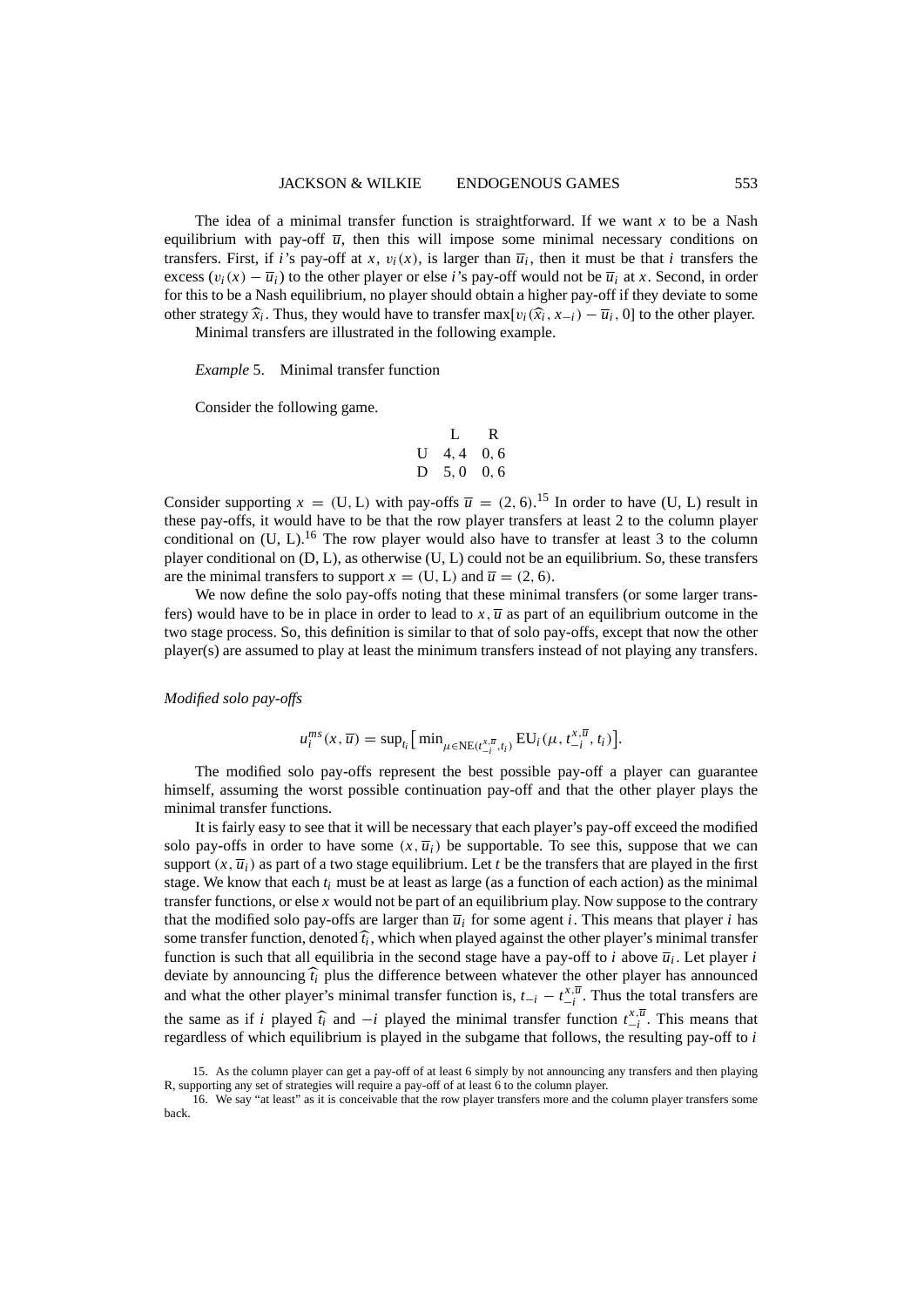will be above  $\overline{u}_i$  and so this deviation is improving. This is a contradiction, and so it follows that  $\overline{u}$ *i* must be at least as large as the modified solo pay-offs for each player.

It turns out that the necessary condition that we have just outlined is also sufficient for supportability. Thus, we have the following complete characterization of supportable action-payoff pairs.

**Theorem 3.** *If*  $n = 2$ , *then*  $(x, \overline{u})$  *is supportable if and only if*  $\overline{u}_i \ge u_i^{ms}(x, \overline{u})$  *for each i. Moreover, if*  $(x, \overline{u})$  *is supportable it is supportable with the minimal transfer function profile t<sup>x,* $\overline{u}$ *</sup>.* 

As we have already argued, it is necessary that the modified solo pay-offs be no higher than  $\overline{u_i}$  for each *i* in order to support  $(x, \overline{u})$ . Let us argue that this condition is also sufficient, and that then supportability can be achieved by the minimal transfers. It is clear from the definition of minimal transfers that *x* will be an equilibrium in the second stage with corresponding payoffs  $\overline{u}$ . So, we need only specify what happens if some player deviates and announces another transfer function. If one player deviates, then in the following subgame play the worst equilibrium for that player in the subgame that follows (and if both players deviate from announcing the minimal transfers then play any equilibrium). We need only check that no player can gain by deviating to announce some other transfer function in the first stage. If a player deviates, the worst equilibrium for that player will be played in the subgame that follows. By the definition of modified solo pay-offs, the pay-off for the deviating player *i* will be no more condition than that player's modified solo pay-offs. Since the player's modified solo pay-offs are no larger than  $\overline{u}_i$ , the deviation cannot be improving.

We can now illustrate our results by applying them to some important applications.

#### 4. APPLICATIONS

To see the implications of the results above, let us examine some common settings.

## *One sided externalities*

Consider a classic one sided externality, such as Coase's example of a steel mill affecting a laundry. Let  $x_1$  denote the output of the steel mill and  $x_2$  denote the output of the laundry. Take these to fall in some finite sets (and see the Appendix for a treatment of continuum action spaces). The utility functions are  $v_1(x_1)$  and  $v_2(x_1, x_2)$ , so that the steel mills production affects the laundry's pay-off. Let there be a unique Nash equilibrium  $x_1^n$ ,  $x_2^n$ , and a unique efficient point  $x_1^*, x_2^*$  under transferability, and that these result in different pay-offs. Thus,  $v_1(x^n) > v_1(x^*)$  and  $v_2(x^*) >$  $v_2(x^n)$ , so that the steel mill is not accounting for the externality it imposes on the laundry.

Let us consider supporting the efficient solution together with pay-offs where the steel mill gets the pay-off it would have under the Nash equilibrium  $\overline{u}_1 = v_1(x^n)$ , and the laundry gets the pay-off it gets from the efficient solution after compensating the steel mill for playing the efficient action:  $\overline{u}_2 = v_2(x^*) - (v_1(x^n) - v_1(x^*))$ .<sup>[17](#page-11-0)</sup>

We need to determine what the minimal transfer functions and corresponding modified solo pay-offs are. Since the steel mill's Nash pay-off is the highest possible under the second-stage game, its minimal transfer function is simply  $t_1^0$ . By definition, the laundry's minimal transfer function satisfies  $t_2(x) = \max[v_2(x) - \overline{u}_2, 0]$  if  $x_1 = x_1^*$ , and 0 otherwise. This implies that  $t_2(x^*) = v_1(x_1^n) - v_1(x_1^*)$ .

<span id="page-11-0"></span><sup>17.</sup> As the steel mill can get at least this pay-off by not offering any transfers and choosing an optimal action in the second-period game (given whatever transfers are made by the laundry), this is the minimal possible supportable pay-off for the steel mill.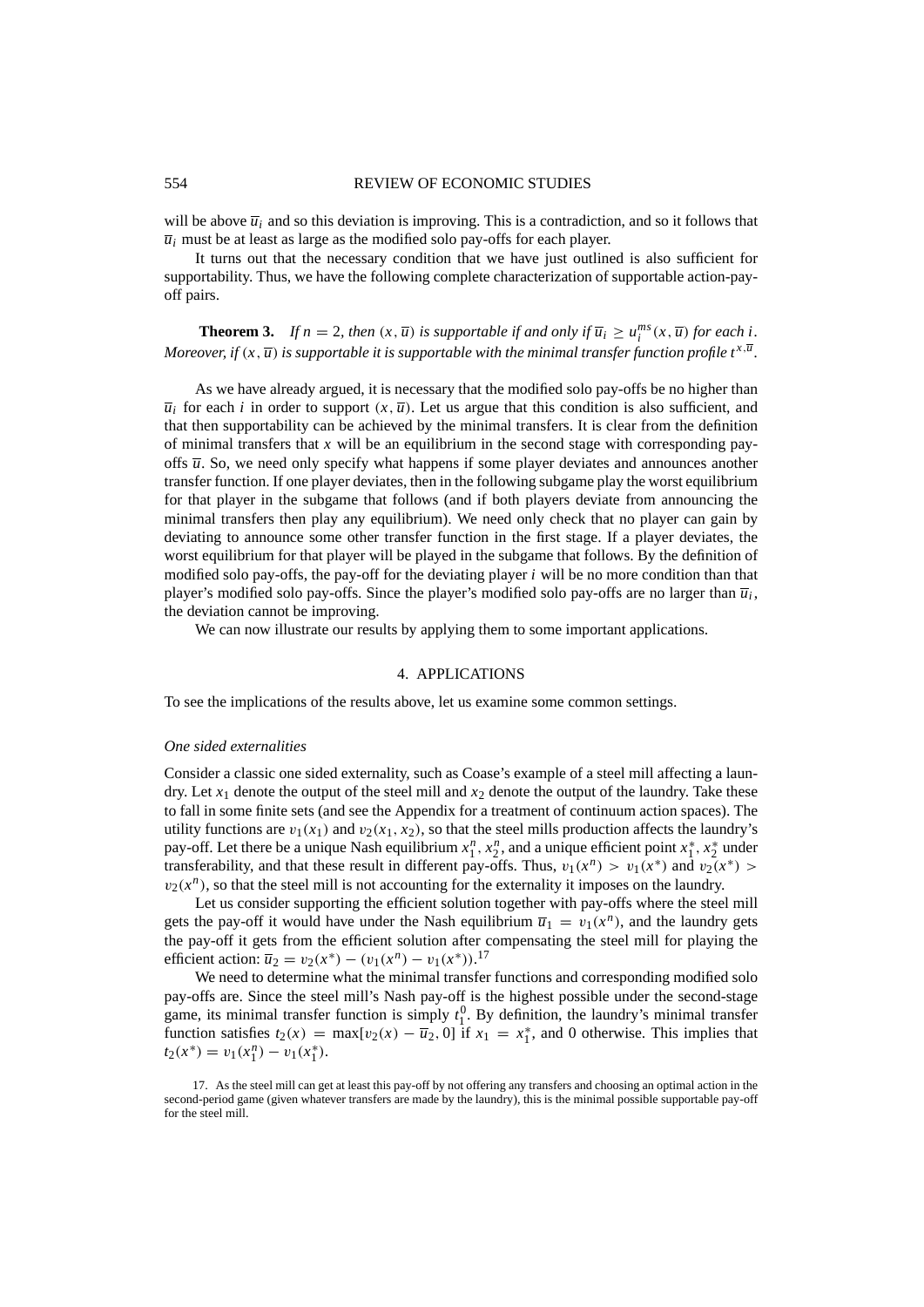We know from Theorem [3](#page-0-0) that  $x^*$ ,  $\overline{u}$  will be supportable if and only if the modified solo pay-offs are no higher than  $\overline{u}$ . Let us check that this is the case. First, let us examine the steel mill's modified solo pay-offs. Since the laundry's action does not affect the steel mill's pay-off, the steel mill's highest pay-off will come when it makes no transfers. The steel mill can earn its Nash pay-off by either playing the Nash strategy, or the efficient strategy (given the laundry's minimal transfer). It cannot earn more. Thus the steel mill's modified solo pay-off is its Nash pay-off. Second, let us examine the laundry's modified solo pay-off. Given that the steel mill's minimal transfer function is 0, the laundry's modified solo pay-off is just its solo pay-off. Since the steel mill can always play its Nash strategy,  $x_1^n$ , the most that the laundry could ever hope to get at some  $x$  would be the total utility of both players from  $x$ , less a transfer to make sure that the steel mill gets at least its Nash payment. This takes its maximum value at  $x = x^*$  (by the definition of  $x^*$ ) and then the laundry must make a transfer that is exactly the minimal transfer to support the efficient play. Hence, by Theorem [3](#page-0-0) the efficient point is supportable and Coase's claim that the polluter and victim can reach an efficient outcome is verified in our explicit model of transfer payments.

#### *Public goods*

We now move to a problem where the externalities are two sided, and see that supporting the efficient outcome is no longer always possible.

Consider a two person game of voluntary contributions to a public good. Let  $x_i \in \mathbb{R}_+$ be player *i*'s contribution and her utility be  $v_i(x_1, x_2) = 2\theta_i(x_1 + x_2)^{\frac{1}{2}} - x_i$ . Suppose that  $\sum \theta_j = 1$  and  $\theta_1 > \theta_2 > 0$ . This ensures a unique Nash equilibrium in the contribution game (in the absence of any transfers), such that  $x_1^n = (\theta_1)^2$ ,  $x_2^n = 0$ . The associated utilities are  $v_1(x_1^n, x_2^n) = (\theta_1)^2$  and  $v_2(x_1^n, x_2^n) = 2\theta_2\theta_1$ . The efficient contribution level is any pair such that  $\sum x_i = 1$ . Moreover, the net utilities at any efficient allocation sum to 1, and so any pair  $(x, \bar{u})$ that we might think of supporting where *x* is efficient must have  $\sum \overline{u_i} = 1$ .

Let us show that it follows from Theorem [2](#page-0-0) that no efficient outcome is supportable. We do this by showing that the sum of the solo pay-offs are more than 1; and so it cannot be that each  $\overline{u}_i$  is as large as the solo pay-offs, which is a necessary condition by Theorem [2.](#page-0-0)

First, consider 1's solo pay-off  $u_1^s$ . Consider the transfer function defined by  $t_1(x) = \theta_1 x_2$ . If this offer is made then in any equilibrium of the second stage that follows, it will be that  $x_2 = 1$  (and  $x_1 = 0$ ). Thus,  $u_1^s \ge 2\theta_1 - \theta_1 = \theta_1$ . Second, consider 2's solo pay-off  $u_2^s$ . Set  $t_2(x) = (\theta_1)^2 - (2\theta_1 - 1)$  if  $x_1 = 1$  and  $t_2(x) = 0$  otherwise.<sup>[18](#page-12-0)</sup> If this offer is made then in the second-stage equilibrium that follows  $x_1 = 1$  (and  $x_2 = 0$ ). Thus,  $u_2^s = 2\theta_2 - [(\theta_1)^2 - (2\theta_1 - 1)] =$  $1 - (\theta_1)^2$ . Putting these two solo pay-offs together we find that  $\sum u_i^s \ge \theta_1 + (1 - (\theta_1)^2) > 1$ , as claimed.[19](#page-12-1)

#### *Bertrand competition*

Consider the case of two firms competing in a Bertrand market. Let each firm have a linear cost function  $c(q_i) = cq_i$  as a function of their production quantity  $q_i$ , and the demand function be described by  $Q(p)$  where  $Q = \sum q_i$  and p is the lowest price offered by any firm. Here the

<span id="page-12-0"></span><sup>18.</sup> In the case of continuum action spaces, this can be substituted for by a carefully constructed continuous function and still give exactly the same incentives.

<span id="page-12-1"></span><sup>19.</sup> We note that tragedy of the commons problems, where a group of individuals share a common resource, have results that are similar to those of public goods, with inefficiency being pervasive. This can be seen as a variation of a voluntary public good contribution game, where one translates usage of the common resource into the negative of contribution to a public good. Holding back on usage is similar to contributing to a public good.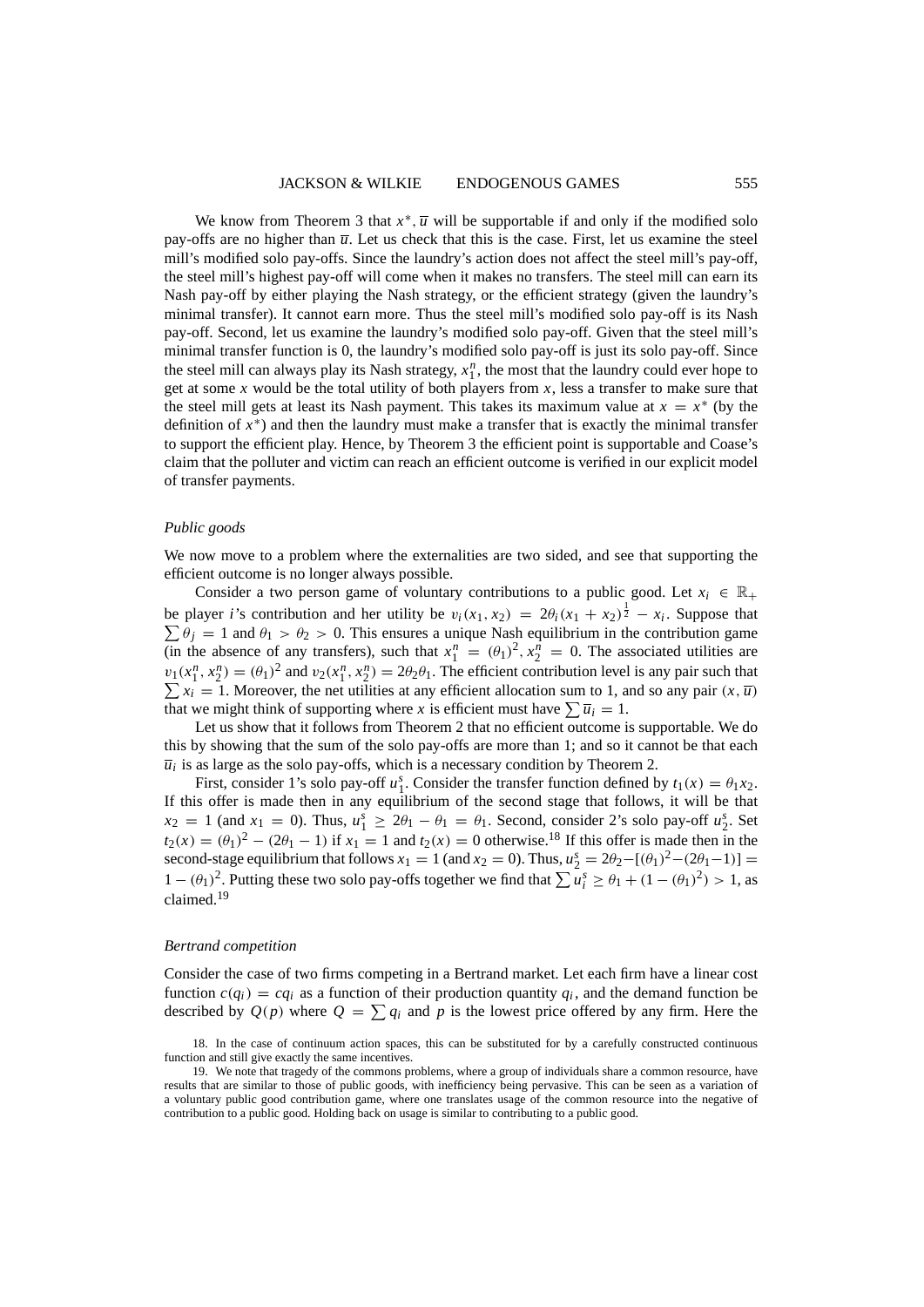strategic variable of each firm is a price  $p_i \in \mathbb{R}_+$ , <sup>[20](#page-13-0)</sup> and we can write their profits as  $\pi_i(p_1, p_2)$ . Follow the textbook Bertrand rule that firms charging the lowest price split the market evenly and that firms with higher prices sell zero. The Nash equilibrium pay-off for each firm in the underlying Bertrand game is zero. Let  $\pi^m$  denote the industry pay-off if both firms charge the monopoly price. Can we support the strategy  $p_i = p^m$  and pay-offs  $\overline{u}_i = \frac{\pi^m}{2}$  $\frac{f^m}{2}$  for each *i*?

Again, let us apply Theorem [3](#page-0-0) by checking that the modified solo pay-offs do not exceed  $\overline{u}$ . Here, the corresponding minimal transfer functions  $\overline{t}$  are defined by  $t_i(p_1, p_2)$  =  $max[\pi_i(p_1, p_2) - \frac{\pi^m}{2}]$  $\left[\frac{m}{2}, 0\right]$  if  $p_{-i} = p^m$  and 0 otherwise. Let us then consider the modified solo pay-off to firm  $\tilde{i}$ ,  $u_i^{ms}$ . First, consider any equilibrium that might result in the second stage following a first stage where *i* offers some transfer function  $t_i$  and player  $-i$  offers the minimal transfer function. If the second stage does not involve *i* playing  $p^m$ , then there are no transfers from −*i* to *i*. Also, for any price that *i* announces above *c*, player −*i* can get arbitrarily close to the full market by slightly undercutting and so the pay-offs to *i* in such an equilibrium cannot exceed  $\frac{\pi^m}{2}$  $\frac{m}{2}$ . Now consider an equilibrium where *i* ends up playing *p*<sup>*m*</sup>. Player −*i*, can get at least half the monopoly profits by playing  $p^m$  too, and so again *i*'s pay-off cannot exceed  $\frac{\pi^m}{2}$  $rac{r^m}{2}$ . Thus, the modified solo pay-offs do not exceed  $\overline{u}$  and so by Theorem [3](#page-0-0) the efficient (collusive) outcome is supportable.

#### *Cournot duopoly*

We now turn to a Cournot duopoly and see that we find a contrast with the Bertrand conclusions. Under Bertrand competition, the firms could support monopoly profits through appropriate transfers, as their solo pay-offs were no higher than half of the monopoly profits. In contrast, under Cournot competition we shall see that the solo pay-offs are higher than half of the monopoly profits and so the collusive monopoly outcome is not supportable in a classic linear Cournot world.

Consider a Cournot duopoly where the action  $x_i \in \mathbb{R}_+$  is quantity choice of firm *i*, inverse demand is linear where the market price is equal to  $a - \sum_i x_i$ , and costs of production are zero. The pay-off function to firm *i* is  $v_i(x_1, x_2) = (a - \sum x_i)x_i$ . In this case, the Cournot equilibrium quantities are  $x_i^n = a/3$ , and the resulting pay-offs are  $v_i(x^n) = a^2/9$ . If the firms were to collude to maximize their joint profits, they would choose the monopoly output,  $x_1 + x_2 = a/2$ and split the monopoly profits.

Let us check that no such pair of strategies and split of monopoly profits (symmetric or asymmetric) is supportable. Again we apply Theorem [2](#page-0-0) and check that the sum of the solo payoffs exceeds the sum of the maximal possible profits. Here the relevant  $\sum \overline{u_i}$  is equal to the monopoly profits  $a^2/4$ .

Consider player 1's solo pay-off,  $u_1^s$ . Fix any  $x_1'$  and consider transfers  $t_1(x_1', 0) = (a$  $f(x) = \frac{a^2}{\ln x_1} \neq x'_1$ , and  $t_1(x) = 0$  otherwise. In any equilibrium following these transfers, the play will be  $x'_1$ , 0. Thus, these transfers are such that player 1 commits to play  $x'_1$ and to pay player 2 to stay out. To calculate a lower bound on player 1's solo pay-off  $u_1^s$  we can then solve:

$$
\max V = (a - x_1)x_1 - (a - x_1)^2/4.
$$

The solution is  $x_1 = \frac{3a}{5}$  and so  $u_1^s \ge \frac{a^2}{5}$  $\frac{1}{5}$ . However the symmetric argument applies to player 2 and so  $\sum u_i^s = \frac{2a^2}{5} > a^2/4$  $\sum u_i^s = \frac{2a^2}{5} > a^2/4$  $\sum u_i^s = \frac{2a^2}{5} > a^2/4$ . Thus, by Theorem 2 no equilibrium with the duopoly earning monopoly profits is supportable.

<span id="page-13-0"></span><sup>20.</sup> This is a game that is usually analysed with a continuous action space. One can either approximate action spaces with some discrete grid and apply the results as is, or else see the Appendix where we show that the results extend to continuous action spaces.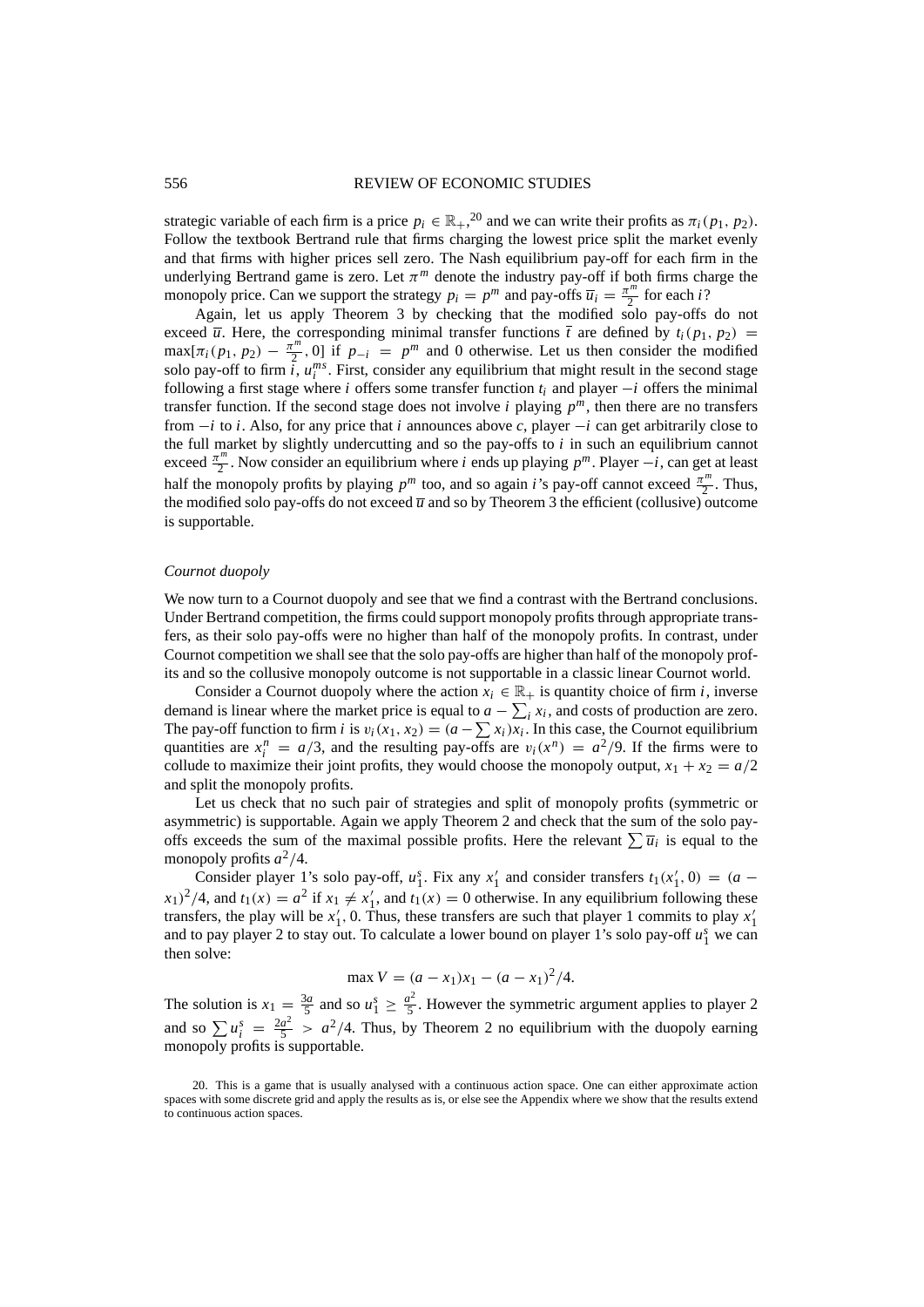## *Cardinal pay-offs and strategic structure*

As we have seen through Theorem [3](#page-0-0) and the applications above, the supportability of an efficient action profile depends on the specifics of the pay-off structure of the game, and that simple variations in a game can change its properties. We wish to emphasize that even variations in cardinal pay-offs can change supportability conclusions, regardless of whether the strategic structure of the game has changed. This can be seen directly through the following prisoners' dilemma examples, where games with the same basic strategic properties (a unique equilibrium in strictly dominant strategies, and it being Pareto dominated by the other pair of actions), but different cardinal pay-offs have different supportability characteristics. This means that the supportability characterization will not translate into some sort of characterization of the strategic properties of a game, but really relies on the cardinal structure of the game.

For the prisoners' dilemma below, the efficient actions of cooperation are not supportable, as we saw in Example [1.](#page-0-0)

C D C 2, 2 −1, 4 D 4, −1 0, 0

However, the following variation on the same game, which has the same strategic properties has different supportability properties. Here, it is straightforward to see that the modified solo pay-offs are 3 for each player, and so now C, C is supportable.

$$
\begin{array}{cc}\n & C & D \\
C & 3,3 & 0,4 \\
D & 4,0 & 1,1\n\end{array}
$$

The reason that cardinal pay-offs play such an important role, is that the interplay between the two players' pay-offs is what determines what each player can expect when optimally structuring their transfer functions (their modified solo pay-offs). The cardinal structure determines how much one player has to pay another to sustain given actions, which are critical in determining what transfers are needed to sustain the efficient actions, and what alternative pay-offs the players can expect when they manipulate transfers to their best advantage.

## 5. THREE OR MORE PLAYERS

In the case of three or more players, it is relatively easier to support outcomes in the two stage process. That is captured in the following theorems, the first of which addresses the issue of survivability.

**Theorem 4.** *If*  $n \geq 3$ *, then every pure strategy Nash equilibrium of the underlying game survives.*

The reason for the much more positive outcomes with three or more players, and for instance the contrast between Theorems [1](#page-0-0) and [4,](#page-0-0) is with more than two players it is possible for players to effectively commit themselves not to play certain strategies through the use of transfer functions. For example, consider a player 1 who would like to be able to commit not to playing an action *x*1. Player 1 could simply say that he or she will pay some large amount, say M (which is higher than the maximum pay-off to any player in the matrix) to each other player if player 1 were to play  $x_1$ . In a two person game, player 2 can undo this by simply committing to pay M back to player 1 if player 1 plays *x*1. However, in a three person game, player 2 would have to pay 2M back to player 1, and is only getting M from player 1, and so now it is prohibitively costly for player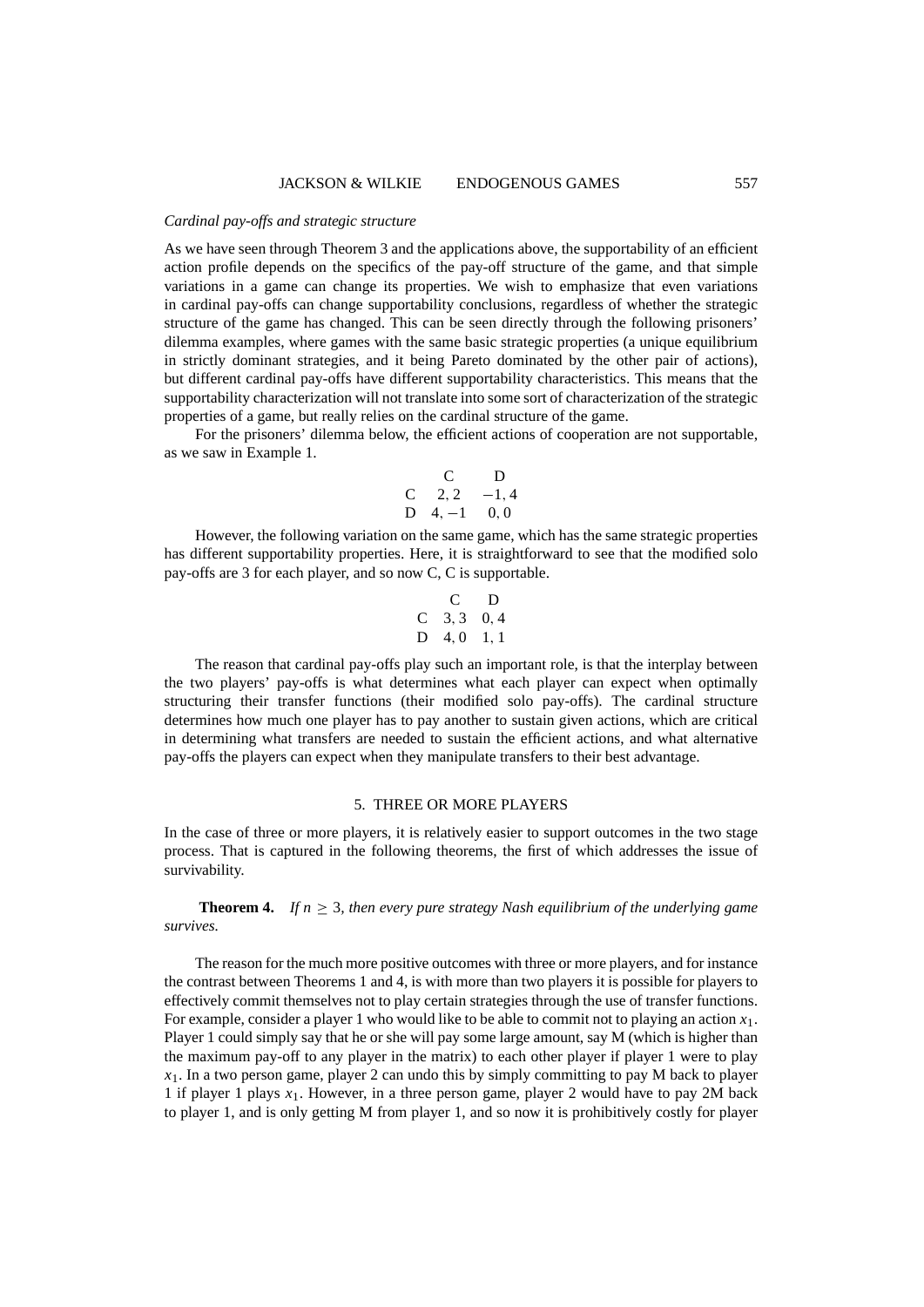2 to try to undo player 1's commitment. This type of commitment possibility makes supporting desired strategy-pay-off combinations much easier. The importance of commitment to strategies dates (at least) to [Schelling](#page-23-25) [\(1960\)](#page-23-25). In our analysis of three or more player games, any player can essentially become one who holds a bond (via promised transfers contingent on undesired actions being played) thus committing some other players to play certain strategies.

Note that if one wishes to introduce a third party to hold a bond in a two player game, this can be modelled simply by modelling the third party as a third player in the game who has no actions in the game and no pay-off other than transfers received (or made). We discuss this in more detail below.

Let us now turn to the question of supportability. As the full characterization involves conditions that are more difficult to apply, we first provide a simple set of sufficient conditions. The following theorem illustrates how easy it is to support action and pay-off profiles with three or more players.

**Theorem 5.** *If*  $n \geq 3$  *and x is a strategy profile and there exists a Nash equilibrium*  $\hat{x}$ *such that*  $v_i(x) \ge v_i(\hat{x})$  *for all i, then*  $(x, v(x))$  *is supportable.* 

Theorem [5](#page-0-0) states that a strategy profile that offers a Pareto improvement over (or is equivalent to) some Nash equilibrium pay-offs, is supportable. The proof appears in the Appendix. The intuition is that it is possible to use the Nash equilibrium as a threat point to which players revert if some player does not make the correct supporting offer of transfers in the first stage.

The following example illustrates the power of Theorem [5.](#page-0-0) It is also of interest since it shows how seemingly small restrictions in the set of admissible transfer functions can be critical. In particular we show how the analysis of common agency of [Prat and Rustichini](#page-23-9) [\(2003\)](#page-23-9) contrasts with what Theorem [5](#page-0-0) predicts for a common agency example, and how this hinges on the set of admissible transfer functions.

*Example* 6. Efficiency in a common agency example.

Consider a setting with two principals and two agents. The agents are the only players who take actions. Let us label these as players 1 and 2. The principals are the only ones whose pay-offs depend on the play of the game.

$$
\begin{array}{ccccc}\n & L & R \\
U & 0, 0, 3, 0 & 0, 0, 0, 2 \\
D & 0, 0, 0, 2 & 0, 0, 2, 0\n\end{array}
$$

In this setting player 1 (an agent) takes an action up or down, while player 2 (also an agent) takes an action either left or right. The agents' pay-offs are always 0. Player 3 is a principal and would rather that the agents play  $(U, L)$  or  $(D, R)$ , and player 4 is a principal who would rather that the agents would play  $(U, R)$  or  $(D, L)$ . Thus, the principals have conflicting interests.

Theorem [5](#page-0-0) shows that the efficient strategy pair (U, L) can be supported together with payoffs  $(0, 0, 3, 0)$ , since this is in fact an equilibrium of the game with no transfers.<sup>[21](#page-15-0)</sup>

For the above example, [Prat and Rustichini'](#page-23-9)s [\(2003\)](#page-23-9) results conclude that efficiency is not an equilibrium outcome and that the principals would play mixed strategies in the contracts they offer as Prat and Rustichini show in their matching pennies example. The key difference is that Prat and Rustichini only consider contracts between principals and agents, but not between different principals or between different agents. In the contracts that support efficiency in this

<span id="page-15-0"></span>21. In fact, Theorem [4](#page-0-0) could also be applied and note that all equilibria survive here.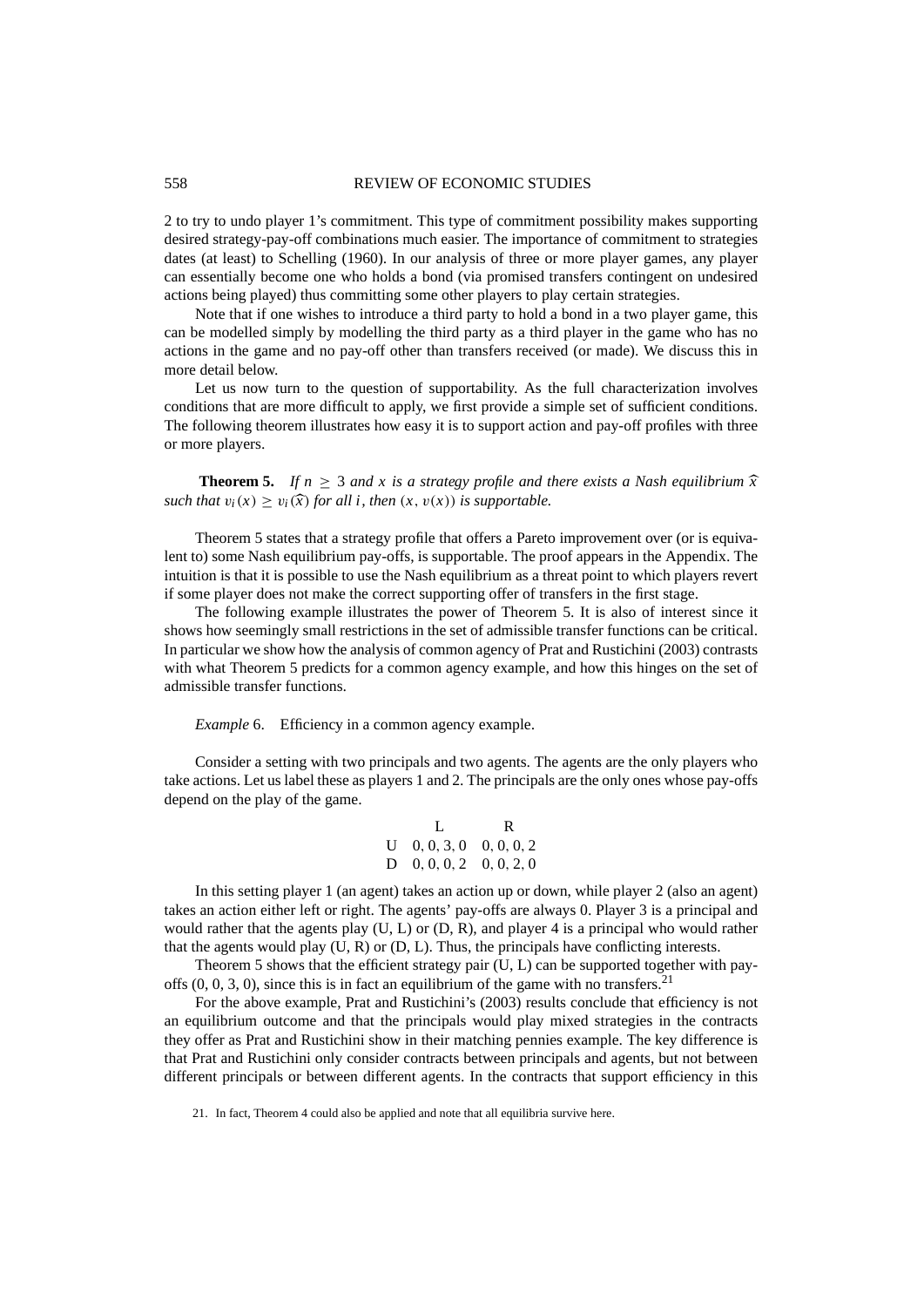example and underlie the proof of Theorem [5,](#page-0-0) there are transfers made off the equilibrium path between agents and/or principals, as a variety of transfer functions work.

As a simple, but useful corollary of Theorem [5,](#page-0-0) note that in any symmetric game that has a pure strategy Nash equilibrium, a symmetric efficient strategy profile will be supportable.

**Corollary 1.** *If*  $n > 3$  *and the game has a pure strategy Nash equilibrium with symmetric pay-offs, then any efficient strategy that results in symmetric pay-offs is supportable.*

This corollary applies to the symmetric public goods game, commons games, and Cournot games for which such efficient outcomes were not supportable when  $n = 2$ .

As is clear from our results, there are differences between the consequences of the results for three or more players and those for two players. Let us offer two important observations in this regard.

#### *Dummy players and bonding*

Let us discuss how Theorem [5](#page-0-0) shows that two players might use a third player as a bonding agent.

Consider a two person game  $(X_1, X_2, v_1, v_2)$ . Let us say that we add a *dummy player* if we add a player with a degenerate singleton action space  $X_3 = \{x_3\}$  and with  $v_3(x) = 0$  for all *x* ∈ *X*.

**Corollary 2.** If in a two person game there exists an efficient action pair  $(x_1, x_2)$  and a *Nash equilibrium*  $(\widehat{x}_1, \widehat{x}_2)$  *such that*  $v_i(x) \ge v_i(\widehat{x})$  *for*  $i \in \{1, 2\}$ *, then if a dummy player is added to the game,*  $x_1, x_2, x_3$  *is supportable together with*  $(\overline{u}_1, \overline{u}_2, 0) = (v_1(x), v_2(x), v_3(x))$  *in the three person game.*

Note that the use of the third player in the corollary could also be viewed as placing deposits in escrow to be conditionally returned depending on the actions taken.<sup>[22](#page-16-0)</sup>

#### *A complete characterization of supportability*

We now offer a complete characterization of supportability. Let

 $u_i^{ms}(\bar{t}) = \sup_{t_i} \left[ \min_{\mu \in \text{NE}(\bar{t}_{-i}, t_i)} \text{EU}_i(\mu, \bar{t}_{-i}, t_i) \right].$ 

This is similar to the definition of modified solo pay-offs that we had in the two player case, except that the transfer functions of the players other than *i* are fixed to some *t*−*<sup>i</sup>* rather than to the minimal transfer functions. This difference is due to the fact that the minimal transfer functions are no longer uniquely tied down with three or more players.<sup>[23](#page-16-1)</sup>

**Theorem 6.**  $(x, \bar{u})$  *is supportable if and only if there exists*  $\bar{t}$  *such that*  $x \in \text{NE}(\bar{t})$ *, and*  $U_i(x, \overline{t}) = \overline{u}_i$  and  $\overline{u}_i \ge u_i^{ms}(\overline{t})$  for each i.

The proof of Theorem [6](#page-0-0) is a straightforward variation on the proof of Theorem [3.](#page-0-0) See the proof of Theorem [A1](#page-0-0) in the Appendix for details.

The necessary and sufficient condition in Theorem [6](#page-0-0) is more difficult to check than the corresponding condition in Theorem [3,](#page-0-0) as Theorem [3](#page-0-0) shows that with  $n = 2$  one only needs to

<span id="page-16-0"></span><sup>22.</sup> Such a device is discussed by [Dutta and Radner](#page-23-26) [\(2001\)](#page-23-26) as a means of partly solving a commons problem associated with investing in technological development related to slowing global warming.

<span id="page-16-1"></span><sup>23.</sup> For instance, a player's pay-off ties down how much they must be giving away to others, but does not tie down to whom the transfers might be made.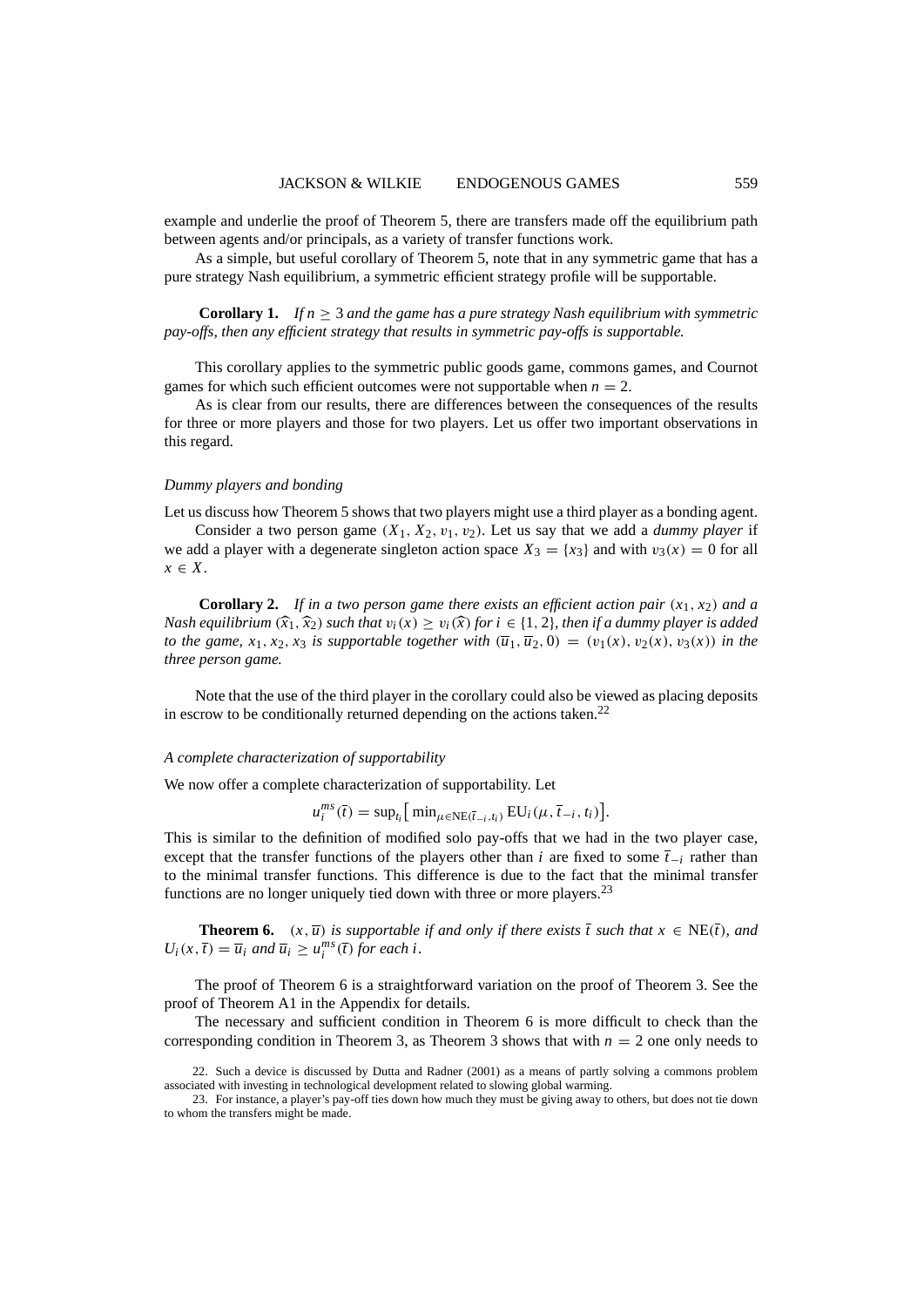check the condition with respect to the uniquely defined minimal supporting  $\bar{t}$ . That is no longer the case with more than two players.

## *Coalitional considerations*

We have seen results for three or more players show that the strategic aspects of side contracts are critically dependent on the number of players, and in particular, differ dramatically depending on whether there are two or at least three players. An important part of this distinction between two and three or more players can be seen with respect to the commitment power that transfers enable in the different settings. A player can try to commit to playing a certain strategy by offering to pay large transfers to other players if he or she deviates from the prescribed strategy. With only two players, the second player can undo that commitment simply by offering transfers that cancel the first player's transfers. However, with three or more players, a player can promise to make large transfers to several players if he or she deviates from the prescribed strategy. No single player can unilaterally undo this commitment—it would take a coordinated action by all of the other players to undo this. Thus, such commitment is possible to sustain as part of an equilibrium with three or more players, while it was not sustainable with only two players. Part of the reason for the difference is that we have not considered coalitional deviations. If instead of Nash and subgame perfect equilibrium, we considered strong equilibrium and strong perfect equilibrium, then the reasoning behind the three or more player case would look more like the two player case. That is, collectively any coalition of  $n - 1$  players could always undo the transfers of any other player and maximize its pay-offs subject to only controlling the remaining player through promised transfers. This would result in benchmarks that are similar to the solo pay-offs for each coalition of *n* −1 players. In many contexts, this would again lead to combinations of coalitional pay-offs that exceed the total efficient pay-off in the game.

# 6. DISCUSSION

We have characterized the outcomes of games that are supportable when players can commit to making strategy contingent side payments to other players. Some basic conclusions from the results can be summarized as follows.

- The incentives to use side payments to affect the strategic aspects of the game are subtle, and at times conflict with efficiency.
- In some cases, efficient strategies that are equilibria in a game without side payments do not survive when side payments are introduced.
- The solo pay-offs (where only one player can make transfers) are key benchmarks in understanding what outcomes are supportable in games with side payments.
- With three or more players side payments allow for a sort of commitment to strategies that makes supporting efficient strategies (and others) easier to support than with only two players.

Let us discuss some of the restrictions on the types of side payments we have considered and how robust the results should be to changes.

## *Refusing contracts*

We have not considered the possibility of allowing players to make choices regarding accepting transfer contracts from other players. We note however, that any player can always return the transfers made by any other player through their own transfers. *Thus, in equilibrium no player*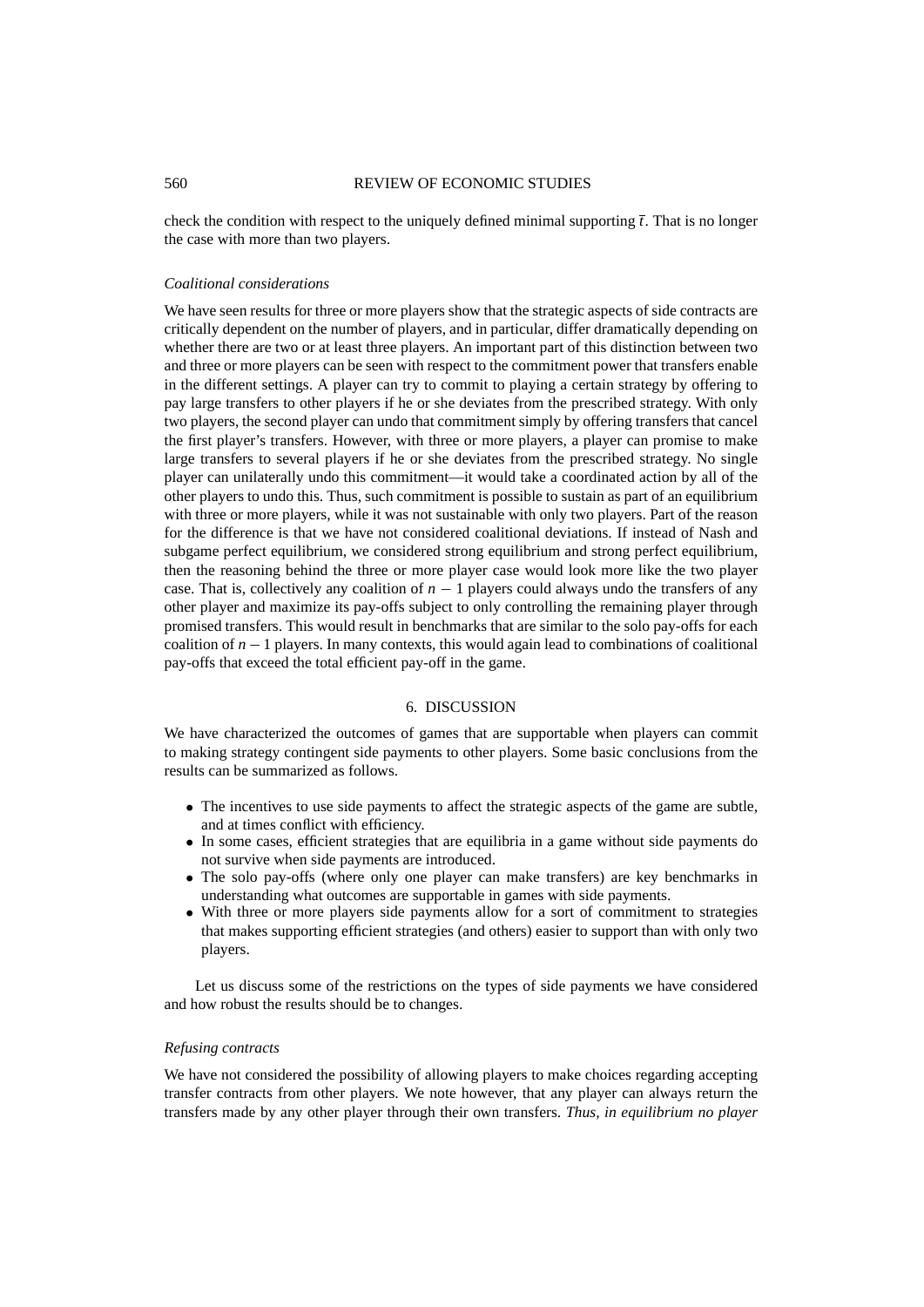*is ever accepting any transfers that they would rather not accept.* This holds regardless of the number of players.

The timing of this, however, is a bit tricky. If one can allow players to simultaneously commit, *before seeing the transfer functions*, to which transfer functions they would accept they can rule out all sorts of possible transfer functions by the other players. The important key to such a commitment ability is that they could commit to refusing transfer functions *off the equilibrium path* as well as on it. Recent work by [Yamada](#page-23-27) [\(2003\)](#page-23-27) shows that introducing such commitment ability into our model for the case of two players, changes the supportability results to make them more permissive. This makes it clear that we need to develop a deeper understanding about how the timing and commitment ability of refusing transfers affects equilibrium outcomes.

This also suggests considering bilateral contracting, where both players need to sign any contract before it becomes active. Note, however, that some of the intuition we have developed here already has some implications for such a bilateral bargaining setting. After a bilateral contract is signed, an agent may still have an incentive to make a unilateral offer that effectively undoes important aspects of contract and pushes things in (inefficient) directions that are to his or her advantage. Completely eliminating this problem could be done by allowing agents to come together and write a contract that says "no other contracts involving these parties are possible". Our analysis suggests that such exclusionary contracts would be helpful in reaching efficiency, as otherwise agents might make unilateral promises undoing aspects of bilateral contracts.

In any case, our results may be thought of as showing that it is critical to consider more complicated forms of bargaining and contracting in order to support efficient outcomes. This provides a rich agenda for further analysis.

## *Timing*

In our analysis, we have considered only the simultaneous determination of transfer contracts. Let us argue that this is largely inconsequential. Suppose instead, for instance, that players alternate in announcing transfer functions, and that the game does not end until two periods with no moves, and that they may modify their transfer functions in any way in a given period. This would allow a player to respond to the others' contracts, and so the (modified) solo pay-offs are still relevant. Thus, if we end at any equilibrium of such a game, it must be that each player is still receiving at least their modified solo pay-offs. This leads to a direct extension of our results. This type of reasoning would apply to any sequential structure, so long as the agents could modify their transfers to react to the other player.

Thus, in order for timing to really be an issue it must either be that some players are restricted not to be able to respond to the contracts of others or else there must be some frictions in timing, for instance in the form of time discounting and some time or effort cost to writing contracts. But note that neither of these situations should generally improve efficiency, and in some cases might harm it.

#### *Negative transfers*

In our analysis players cannot make threats of violence (perhaps at a cost to all players) or steal from or tax other players.[24](#page-18-0) Threats might be useful in reaching efficiency in some cases.

Let us make an important observation about the robustness of "positive" transfers vs. "negative" ones. The positive transfer contracts that we have considered here are immune to renegotiation since these contracts only involve transfers from one player to others. In contrast,

<span id="page-18-0"></span>24. See [Schelling](#page-23-25) [\(1960\)](#page-23-25) for some interesting discussion of the role of such threats.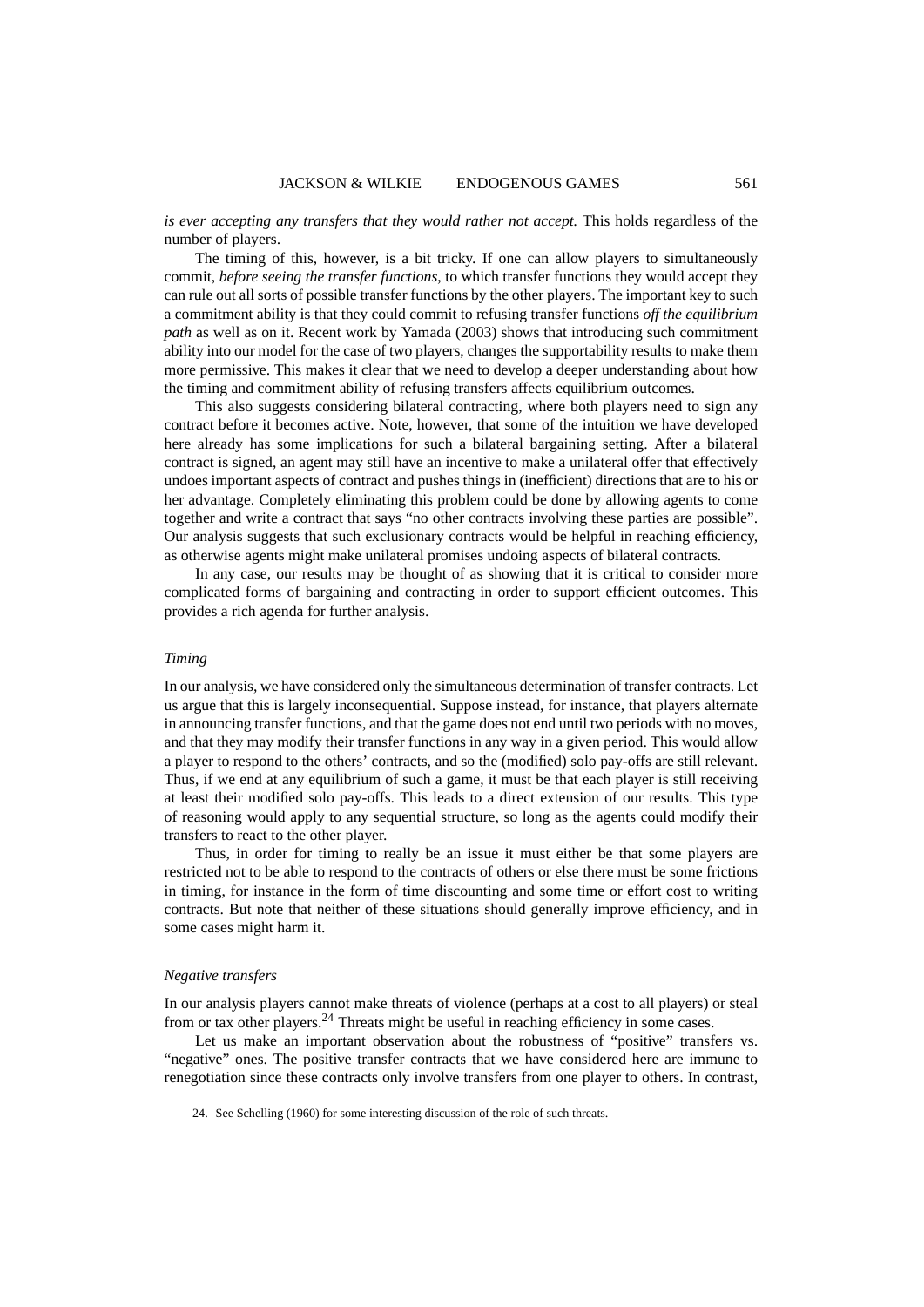violence (and in some cases even stealing) will generally be costly for the player inflicting the negative transfer, and so *ex post* it may be that all players can benefit from renegotiation. In short, allowing for threats of violence, stealing, punishments, etc., might be a useful additional tool for supporting efficient outcomes, but further study is needed and this will involve some attention to *ex post* renegotiation that was not needed in the analysis here.

#### *Contracts on contracts*

There are two other aspects of the contracting that deserve further attention.

First, the contracts that we have considered are not contingent on the contracts offered by other players.[25](#page-19-0) Allowing for such contingencies presents substantial technical hurdles in modelling, as when each contract is contingent upon the form of the other it results in a selfreferential problem. This was first pointed out in the competing mechanisms literature (see [McAfee](#page-23-14) [\(1993\)](#page-23-14), [Peck](#page-23-28) [\(1997\)](#page-23-28), [Epstein and Peters](#page-23-29) [\(1999\)](#page-23-29)). Considering the impact of such contingent contracts is an important open and difficult problem in many contexts. As one can see from [Epstein and Peters](#page-23-29) [\(1999\)](#page-23-29), it has been a challenge even to prove that problems involving such contingencies are well-posed! A reasonable conjecture (based in part on the understanding of modelling that comes from [Epstein and Peters,](#page-23-29) [1999\)](#page-23-29) is that we might consider contracting on a game with an augmented action space (some  $M \times X$ , where M is derived endogenously and incorporates some aspects of the contracting but is pay-off irrelevant in the second-stage game). In that case, the basic results we have here would still go through, as the solo pay-offs would be unchanged. While this seems to be a reasonable conjecture, it appears to be difficult to prove.

The second issue related to contracts on contracts is viewing additional contracting stages before the larger game we have examined here. That is, one might also think of the two stage process that we have considered here as a game, and then consider contracting before it, and so on.[26](#page-19-1)

#### *Looking to mechanism design and implementation*

We close by noting that our results also have important implications for the mechanism design and implementation literatures. Our results on the survivability of equilibria show that if the mechanism designer cannot control the side contracting of agents, then even if the mechanism is implementing efficient outcomes (when no side contracting is considered), the agents will have incentives to alter the workings of the mechanism through side contracts. Understanding the implementation problem in this broader context could provide very different conditions for implementability. It also raises questions such as which sorts of mechanisms are least susceptible to being undone by side payments. As such side contracting is available (and observed) in many situations, our results here suggest that this is an essential next step in the mechanism design and implementation literatures.[27](#page-19-2)

#### APPENDIX

*Proof of Theorem* [1](#page-0-0). Asking whether *x* survives is equivalent to asking whether  $(x, v(x))$  is supportable (where  $v(x)$  is the vector with *i*-th entry  $v_i(x)$ ). Since *x* is a Nash equilibrium of the second-stage game, it follows from the definition of  $t^{x,\overline{u}}$  that  $t^{x,v(x)} = t^0$ . This implies that  $u^{ms}(x, v(x)) = u^s$ , and then Theorem [1](#page-0-0) follows from Theorem [3.](#page-0-0)

25. Having contracts be contingent on which contracts are accepted by other players can also matter, as shown in [Spiegler](#page-23-30) [\(2000\)](#page-23-30).

<span id="page-19-2"></span><span id="page-19-1"></span><span id="page-19-0"></span>26. See [Lagunoff](#page-23-17) [\(1992\)](#page-23-17) for such an approach in the context of selecting mechanisms.

27. This echoes a theme of [Hurwicz](#page-23-31) [\(1994\)](#page-23-31), who offers compelling arguments for viewing mechanisms in a larger natural context. He points out that we need to better understand a variety of factors, ranging from the enforceability of the outcomes, to the impact natural actions that are available to agents outside of those of the mechanism.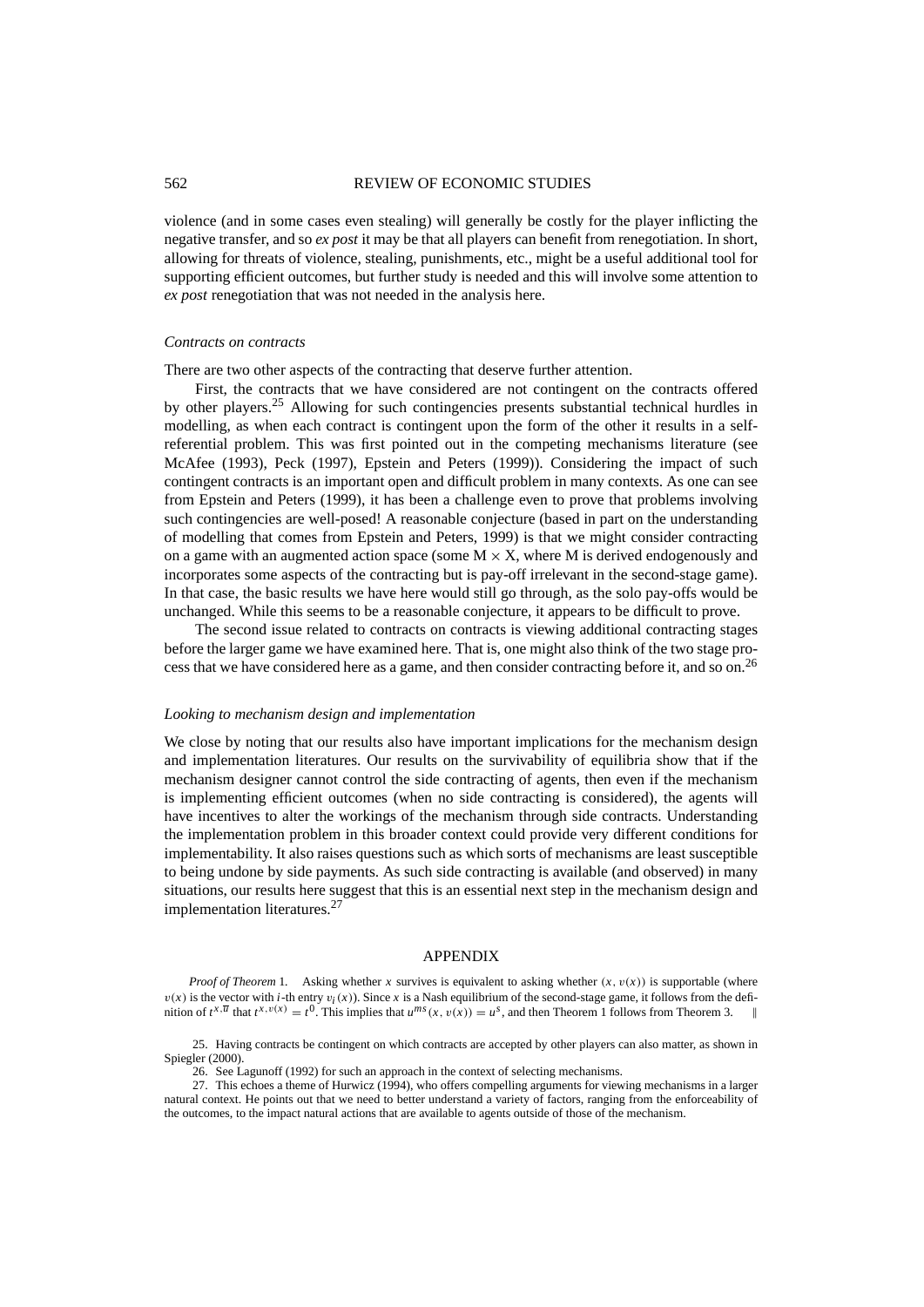*Proof of Theorem* [2](#page-0-0)*.* We show that

$$
(A.1)
$$

for any *i* and  $x$ ,  $\overline{u}$ . Given [\(A.1\)](#page-20-0), the theorem then follows from Theorem [3.](#page-0-0)

So let us now show [\(A.1\)](#page-20-0). Consider any  $t_i$ . Let  $\hat{t}_i = t_i + t_{ji}^{x,\overline{u}}$ . It follows that

$$
t_{ij}(x') - t_{ji}^{0}(x') = \hat{t}_{ij}(x') - t_{ji}^{x,\overline{u}}(x')
$$

<span id="page-20-0"></span> $u_i^{ms}(x, \overline{u}) \geq u_i^s$ 

for every *x'*. This implies that the net transfers across players are identical under  $(t_{-i}^0, t_i)$  and  $(t_{-i}^{x,\overline{u}}, \hat{t}_i)$  and so  $NE(t_{-i}^0, t_i) = NE(t_{-i}^{x, \overline{u}}, \hat{t}_i)$ . Thus, for each  $t_i$  there exists  $\hat{t}_i$  such that

$$
\min_{\mu \in NE(t_{-i}^{x,\overline{u}},\widehat{t}_i)} EU_i(\mu, t_{-i}^{x,\overline{u}},\widehat{t}_i) = \min_{\mu \in NE(t_{-i}^0,t_i)} EU_i(\mu, t_{-i}^{x,\overline{u}},t_i).
$$

Since this is true for any  $t_i$ , it follows that

$$
\sup_{t_i} \Big[ \min_{\mu \in \text{NE}(t_{-i}^{x,\overline{u}},t_i)} \text{EU}_i(\mu,t_{-i}^{x,\overline{u}},t_i) \Big] \geq \sup_{t_i} \Big[ \min_{\mu \in \text{NE}(t_{-i}^0,t_i)} \text{EU}_i(\mu,t_{-i}^{x,\overline{u}},t_i) \Big],
$$

which establishes  $(A.1)$ .

*Proof of Theorem* [3](#page-0-0). Let us first show that if  $(x, \overline{u})$  is supportable, then  $\overline{u_i} \ge u_i^{ms}(x, \overline{u})$  for each *i*.

Suppose to the contrary that  $\overline{u}_i \lt u_i^{ms}(x, \overline{u})$  for some *i* and  $(x, \overline{u})$  is supportable. It follows that there exists some *ti* such that

<span id="page-20-1"></span>
$$
\overline{u}_i < \min_{\mu \in \text{NE}(t_{-i}^{x,\overline{u}}, t_i)} \text{EU}_i(\mu, t_{-i}^{x,\overline{u}}, t_i). \tag{A.2}
$$

Let  $\bar{t}$  be any set of transfers for which  $(x, \bar{u})$  is supported. Note that, as argued in the text, it must be that  $\bar{t}_j \ge t_j^{x, \bar{u}}$ . Let  $\widehat{t}_i = t_i + \overline{t}_j - t_j^{x, \overline{u}}$ . It follows that

$$
t_i(x') - t_j^{x,\overline{u}}(x') = \widehat{t}_i(x') - \overline{t}_j(x')
$$

for every *x'*. This implies that the net transfers across players are identical under  $(\bar{t}_{-i}, \hat{t}_i)$  and  $(t_{-i}^{x, \bar{u}}, t_i)$  and so  $NE(\bar{t}_{-i}, \hat{t}_i) = NE(t_{-i}^{x, \bar{u}}, t_i)$ . Thus, from [\(A.2\)](#page-20-1) it follows that

$$
\overline{u}_i < \min_{\mu \in \text{NE}(\overline{t}_{-i}, \widehat{t}_i)} \text{EU}_i(\mu, t_{-i}^{x, \overline{u}}, \widehat{t}_i).
$$

Let *i* deviate from  $\bar{t}$  and announce  $\hat{t}_i$  in the first stage. It follows from the inequality above that the worst possible explicitly as  $\bar{t}$  and  $\bar{t}$  and  $\bar{t}$  and  $\bar{t}$  and  $\bar{t}$  and  $\bar{t}$  and  $\bar$ continuation pay-off in the subgame that follows is better than the expected continuation under  $\bar{t}$ . This contradicts the fact that  $\bar{t}$  was played in the first stage of an equilibrium that supports  $(x, \bar{u})$ .

Next, let us show that if  $\overline{u_i} \ge u_i^{ms}(x, \overline{u})$  for each *i*, then  $(x, \overline{u})$  is supportable, and by  $t^{x, \overline{u}}$ .

Let us specify equilibrium strategies. In the first stage  $t^{x,\overline{u}}$  is played and *x* is played in the second stage. A full specification of the equilibrium strategies includes specification of what happens off the equilibrium path as follows. If in the first stage player *i* plays  $t_i^{x,\overline{u}}$  and player *j* plays  $t_j \neq t_j^{x,\overline{u}}$ , then in the second stage that follows the play is  $\mu \in \text{NE}(t_i^{x,\overline{u}}, t_j)$  that minimizes  $\text{EU}_j(\mu, t_i^{x,\overline{u}}, t_j)$  over  $\mu \in \text{NE}(t_i^{x,\overline{u}}, t_j)$ . In a subgame following play of t such that  $t_i \neq t_i^{x,\overline{u}}$  and  $t_j \neq t_j^{x,\overline{u}}$ , select any  $\mu \in \text{NE}(t)$ . To see that this forms a subgame perfect equilibrium, note that by the definition of  $t^{x,\overline{u}}$  it follows that if  $t^{x,\overline{u}}$  is played in the first stage, then it is an equilibrium to play *x* in the second stage. So we need only show that there is no deviation away from  $t^{x,\overline{u}}$  to  $t_j \neq t_j^{x,\overline{u}}$  by some *j*. It follows from the definition of  $u^{ms}(x, \overline{u})$  and our specification of off the equilibrium path behaviour that if any player *j* deviates from announcing  $t_j^{\bar{x}, \bar{u}}$  in the first stage then player *j*'s pay-off will be no more than  $u_j^{ms}(x, \bar{u})$ . Since  $\bar{u}_j \ge u_j^{ms}(x, \bar{u})$ , it follows that this cannot be an improving deviation.  $\parallel$ 

*Proof of Theorem* [4](#page-0-0). Let  $M = 1 + \max_{i,x',x''}[v_i(x') - v_i(x'')]$ . Fix a pure strategy Nash equilibrium *x* of the underlying game. Consider the transfer functions

$$
t_{ij}(\widetilde{x}) = \begin{cases} 2M & \text{if } \widetilde{x}_i \neq x_i \\ 0 & \text{otherwise.} \end{cases}
$$

Under the above transfer functions it is a strictly dominant strategy for each player  $i$  to play  $x_i$ , and so  $x$  is a unique Nash equilibrium in the second-period game. Specify this behaviour on the equilibrium path, and off the equilibrium path choose any Nash equilibrium in the second stage. We need only show that a deviation to some  $\hat{t}_i$  by a player *i* is not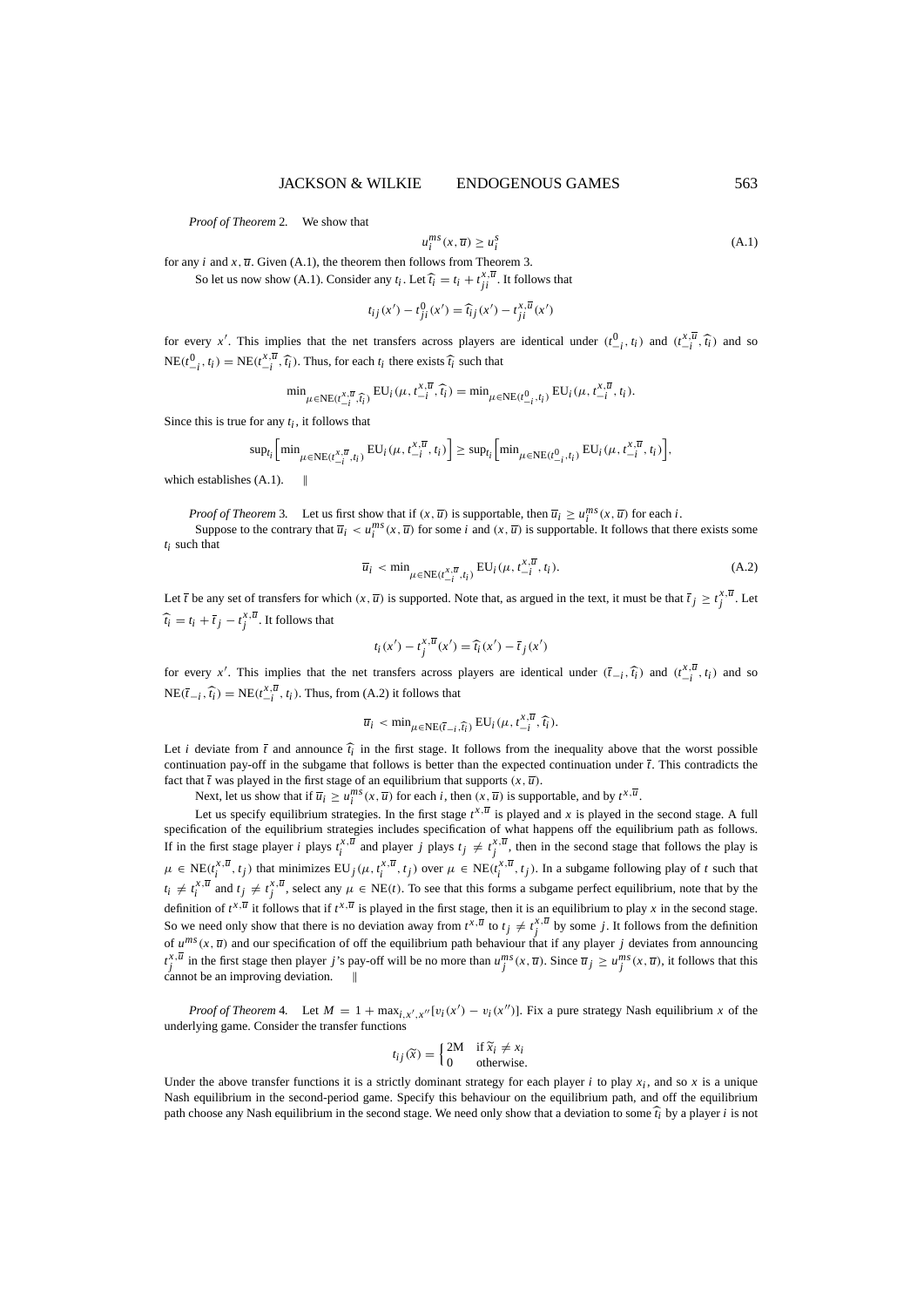profitable for *i*. Such a deviation can only be improving if it leads to play of something other than *x*−*i* by other players. (If only *i* changed actions, then *i* cannot do better given that *x* was a Nash equilibrium and  $t_{ji}(\hat{x}) = 0$  when  $\hat{x}_j = x_j$ .) First, consider the case where a pure strategy Nash equilibrium  $\hat{x}$  is played in the second stage where  $\hat{x}_j \neq x_j$  for some  $i \neq j$  and  $x_j \neq j$  and  $y_j \neq j$  and  $y_j \neq j$  for some  $j \neq j$  and  $j \neq j$  and  $j \neq j$  and  $j \neq i$ . Let there be  $k \geq 1$  players  $j \neq i$  such that  $\hat{x}_j \neq x_j$ , and consider some such *j*. By playing  $\hat{x}$  player *j*'s pay-off is

$$
v_j(\widehat{x}) - (n-1)2M + 2M(k-1) + \widehat{t}_{ij}(\widehat{x}).
$$

If *j* plays  $x_j$  instead, then *j*'s pay-off is

$$
v_j(\widehat{x}_{-j}, x_j) + 2\mathbf{M}(k-1) + \widehat{t}_{ij}(\widehat{x}_{-j}, x_j).
$$

For  $\widehat{x}_j$  to be a Nash equilibrium conditional on  $\widehat{t}$ , this implies that

$$
\widehat{t}_{ij}(\widehat{x}) - \widehat{t}_{ij}(\widehat{x}_{-j}, x_j) \ge v_j(\widehat{x}_{-j}, x_j) - v_j(\widehat{x}) + (n-1)2M.
$$

Given our definition of M and the fact that  $n - 1 \ge 2$ , it follows that

$$
\widehat{t}_{ij}(\widehat{x}) - \widehat{t}_{ij}(\widehat{x}_{-j}, x_j) > 3M.
$$

This implies that  $\hat{t}_{ij}(\hat{x}) > 3$ M. This is true for any *j* with  $\hat{x}_j \neq x_j$ . So, player *i*'s utility in the new equilibrium is at most

$$
v_i(\widehat{x}) - k3M + k2M.
$$

For  $k \geq 1$ , the definition of M implies that this expression is less than  $v_i(x)$ . Thus, the deviation cannot be improving.  $\|\cdot\|$ 

*Proof of Theorem* [5](#page-0-0). Consider *x* and a Nash equilibrium  $\hat{x}$  such that  $v_i(x) \ge v_i(\hat{x})$  for each *i*. Set *t* as follows:

$$
t_{ij}(\widetilde{x}) = \begin{cases} 2M & \text{if } \widetilde{x}_{-i} = x_{-i} \text{ and } \widetilde{x}_i \neq x_i \\ 2M & \text{if } \widetilde{x}_{-i} \neq x_{-i} \text{ and } \widetilde{x}_i \neq \widehat{x}_i \\ 0 & \text{otherwise.} \end{cases}
$$

It is easy to verify that  $x \in \text{NE}(t)$ , as if *i* deviates then *i* pays M to each other player. To support  $(x, v(x))$  have the strategies of the players be to play *t* in the first stage and *x* in the second stage. Specify off the equilibrium path strategies as follows. Conditional on a single player *i* deviating from *t* to some  $\hat{t}_t$  in the first stage, then play  $\hat{x}$  in the second period  $\hat{t} \hat{\alpha} \in \text{NE}(t - \hat{\alpha})$  and otherwise play the west Neab conjiting for *i* ou  $\text{if } \hat{x} \in \text{NE}(t_{-i}, \hat{t}_i)$  and otherwise play the worst Nash equilibrium for *i* out of NE( $t_{-i}, \hat{t}_i$ ). Conditional on more than one player deviating from *t* in the first stage, play any Nash equilibrium in the resulting subgame.

To complete the proof of the theorem, we need only check that no player *i* can benefit by deviating to some  $\hat{t}_i$  in the first period. If  $\hat{x} \in \text{NE}(t_{-i}, \hat{t}_i)$ , then the resulting play will be  $\hat{x}$  and so  $t_{ji}(\hat{x}) = 0$  for all *j* ≠ *i*. Thus, the pay-off to *i* will be  $y_i(\hat{x}) = \sum_{i} \hat{x}_i(\hat{x})$ . Since this is less than  $y_i(\hat{x})$  it to *i* will be  $v_i(\hat{x}) - \sum_{j \neq i} \hat{t}_{ij}(\hat{x})$ . Since this is less than  $v_i(\hat{x})$ , it is less than  $v_i(x)$  and cannot be a beneficial deviation. Thus, consider the case where  $\hat{x} \notin \text{NE}(t_{-i}, \hat{t}_i)$  but there is some pure strategy  $\tilde{x} \in \text{NE}(t_{-i}, \hat{t}_i)$ . If  $\tilde{x} = x$  then it cannot be a beneficial deviation since  $v_i(x) \ge v_i(x) - \sum_{j \neq i} \hat{t}_{ij}(x)$ .

We are left with the case where  $\tilde{x} \neq x$  and  $\tilde{x} \neq \tilde{x}$ . Let us first show that it must be that  $\tilde{x}_k \neq x_k$  for at least two players *k* and *j*, with the possibility that  $k = i$ . To see this, suppose to the contrary that  $\tilde{x}_k \neq x_k$  for just one *k*.<br>Given the definition of *t*, for each *i*,  $\neq$  *i*, it must be that *i* is positing at Given the definition of  $t_j$  for each  $j \neq i$ , it must be that *i* is paying at least  $(2n-3)M$  to each  $j \notin \{i, k\}$  for whom  $\widetilde{x}_j \neq \widehat{x}_j$  as otherwise *j* would rather play  $\widehat{x}_j$ . The transfers to *i* from each such *j* amount to at most M and are 0 from each such *j* and  $\widehat{x}_j$  as otherwise *j* would rather than *k*  $\widehat{x}_j$ . Thus, any other *j*. *i* also gets at most M from *k*. Thus, by the definition of M, this cannot be a beneficial deviation for *i* unless  $x_{-i,k} = \hat{x}_{-i,k}$ . If  $k = i$ , then it must be that  $x_{-i} = \hat{x}_{-i}$  and  $t_j(\tilde{x}) = 0$  for all  $j \neq i$ . Since  $\hat{x}_i$  is a best response to  $\hat{x}_i$  is the set of  $\hat{x}_i$  of  $\hat{x}_i$ .  $\hat{x}_{-i}$  it follows that  $v_i(\hat{x}) \ge v_i(\hat{x})$ , and so  $v_i(\hat{x}) \ge v_i(\hat{x}) - \sum_{j \neq i} \hat{t}_{ij}(\hat{x})$ , which implies that this could not be a profitable deviation. Therefore, the only such *k* must be some  $k \neq i$ , and thus  $\tilde{x}$ −*k* = *x*−*k*. Thus, by the structure *t<sub>k</sub>* for this to be a best response *i* must pay *k* at least  $(2n - 3)$ M and gets M from *k* and 0 from other *j*'s (for whom  $\tilde{x}_j = \hat{x}_j$  as shown above). This cannot be profitable for *i*.

Thus we know that  $\tilde{x}_k \neq x_k$  for at least two distinct players, with the possibility that  $k = i$ . This means that  $\tilde{x}_{-j} \neq$ *x*<sub>−</sub> *j* for each *j*  $\neq$  *i* and so by the argument above we know that  $\tilde{x}_j = \hat{x}_j$  for each *j*  $\neq$  *i* in order for this to be a profitable deviation for *i*. This means that  $\hat{i}$   $\hat{x}_j = 0$  for each *i*  $\hat{i$ deviation for *i*. This means that  $t_j(\tilde{x}) = 0$  for each  $j \neq i$ . However, then since  $\hat{x}_i$  is a best response to  $\hat{x}_{-i}$  it follows that  $\hat{y}_{-i}(\tilde{x}) = \hat{y}_{-i}(\tilde{x})$  which implies that this gould not be a profitabl  $v_i(\hat{x}) \ge v_i(\hat{x})$ , and so  $v_i(\hat{x}) \ge v_i(\hat{x}) - \sum_{j \neq i} \hat{t}_{ij}(\hat{x})$ , which implies that this could not be a profitable deviation.

The extension to the case where in place of  $\tilde{x}$  there is a mixed strategy equilibrium is a straightforward extension of the above reasoning, working on the payments that are made in each realization of the support of the Nash equilibrium. II

#### *Games with continuum actions*

The major technical hurdle faced when the second-period game has infinite (pure) strategy spaces is finding the existence of a subgame perfect equilibrium in the two stage game. If discontinuous transfer functions are allowed (even off the equilibrium path) then there will be some subsequent subgames where no equilibrium exists. This presents a difficulty,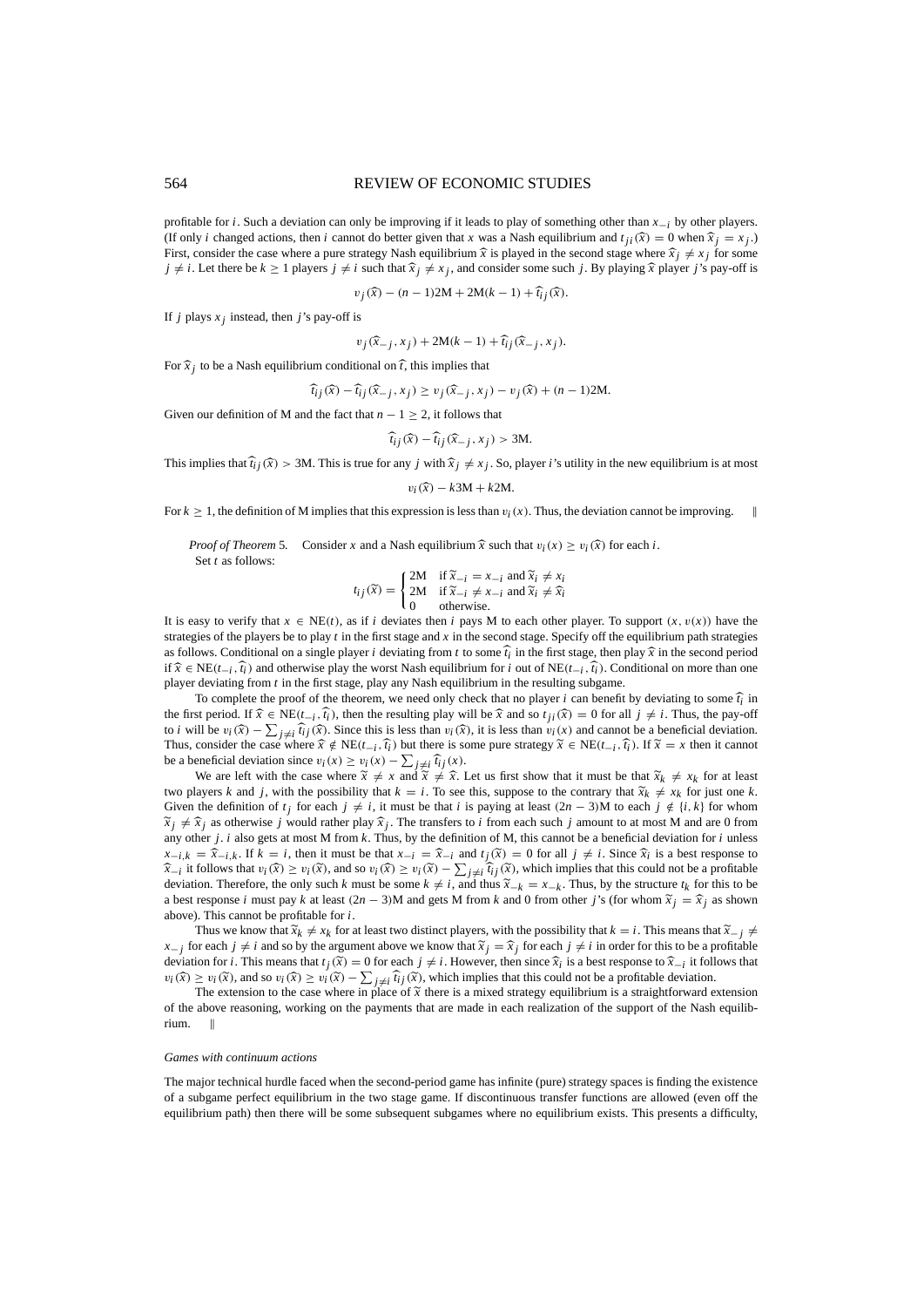as even restricting attention to continuous transfer functions is then a problem, as it will not be a closed space. One must limit attention to some compact and convex set of transfer functions, for which there always exist second stage equilibria. With this approach, we describe here how the characterization theorems presented above hold in the continuum case.

Consider a game where  $X_i$  is a compact metric space and let  $\Delta_i(X_i)$  denote the Borel measures on  $X_i$ . Let  $v_i$  be continuous on *X* for each *i*. Consider the set of continuous transfer functions  $T = \times_i T_i$ .<sup>[28](#page-22-4),[29](#page-22-5)</sup>

Thus,  $NE(t)$  is non-empty and compact for each  $t$ .<sup>[30](#page-22-6)</sup>

As in the finite case, define

$$
u_i^{ms}(\bar{t}) = \sup_{t_i \in T_i} \left[ \min_{\mu \in \text{NE}(\bar{t}_{-i}, t_i)} \text{EU}_i(\mu, \bar{t}_{-i}, t_i) \right].
$$

Note that  $\min_{\mu \in \text{NE}(\bar{t}_{-i}, t_i)} \text{EU}_i(\mu, \bar{t}_{-i}, t_i)$  is well defined since  $\text{EU}_i(\mu, \bar{t}_{-i}, t_i)$  is continuous and linear in  $\mu$ , and  $NE(\bar{t}_{-i}, t_i)$  is non-empty and compact.

Say that  $\bar{t} \in T$  supports  $(x, \bar{u})$  if

•  $x \in \text{NE}(\overline{t})$  and

•  $U_i(x, \overline{t}) = \overline{u}_i$  for all *i*.

We find the following theorem that covers any *n*.

**Theorem A1.**  $(x, \bar{u})$  *is supportable if and only if there exists a supporting*  $\bar{t} \in T$  *such that*  $\bar{u}_i \ge u_i^{ms}(\bar{t})$  *for each i.*

*Proof of Theorem* [A1](#page-0-0). Let us first show that if  $(x, \bar{u})$  is part of a subgame perfect equilibrium with supporting  $\bar{t}$ , then  $\overline{u}_i \geq u_i^{ms}(\overline{t})$  for each *i*.

Suppose to the contrary that  $\overline{u}_i < u_i^{ms}(\overline{t})$  for some *i*. It follows that there exists some  $t_i$  such that

<span id="page-22-0"></span>
$$
\overline{u}_i < \min_{\mu \in \text{NE}(\overline{t}_{-i}, t_i)} \text{EU}_i(\mu, \overline{t}_{-i}, t_i). \tag{A.3}
$$

If player *i* deviates to play  $t_i$ , then for any  $\mu$  that follows in the subgame, *i* will benefit. This contradicts the fact that  $(x, \overline{u})$  is supported by  $\overline{t}$ .

Next, let us show that if  $\overline{u}_i \ge u_i^{ms}(\overline{t})$  for each *i*, then  $(x, \overline{u})$  is supportable.

Let us specify equilibrium strategies. In the first stage  $\bar{t}$  is played and  $x$  is played in the second stage. If in the first stage some player *i* plays  $t_i \neq \overline{t}_i$ , then in the subgame that follows the play is  $\mu \in \text{NE}(\overline{t}_i, t_i)$  that minimizes  $EU_i(\mu, \bar{t}_{-i}, t_i)$ . In any other subgame select any  $\mu$ . To see that this forms a subgame perfect equilibrium, note that by the support of  $(x, \bar{u})$  by  $\bar{t}$  it follows that if  $\bar{t}$  is played in the first stage, then it is an equilibrium to play x in the second stage. So we need only show that there is no deviation away from  $\overline{t}$  to  $t_i \neq \overline{t}_i$  by some *i*. It follows from the definition of  $u^{ms}(\bar{t})$  and our specification of off the equilibrium path behaviour that if any player *i* deviates from announcing  $\bar{t}_i$  in the first stage, then player *i*'s pay-off will be no more than  $u_i^{ms}(\bar{t})$ . Since  $\bar{u}_i \ge u_j^{ms}(\bar{t})$ , it follows that this cannot be an improving deviation.  $\|$ 

*Acknowledgements*. We thank Ken Hendricks, Philippe Jehiel, Ehud Kalai, Roger Lagunoff, Bentley MacLeod, ´ Nolan Miller, Hakan Orbay, Mike Peters, Michael Whinston, and seminar participants at the University of Arizona, Caltech, University of Texas, University of Toronto, U.B.C., USC, and the Decentralization Conference for helpful comments. We also thank the editor and anonymous referees for helpful suggestions. Financial support under NSF grants SES-9986190, SES-9986676, and SES-0316493 is gratefully acknowledged.

#### **REFERENCES**

<span id="page-22-3"></span><span id="page-22-2"></span>AGHION, P. and BOLTON, P. (1987), "Contracts as Barriers to Entry", *American Economic Review*, **77** (3), 388–401. ALLEN, B. (2001), "Supermechanisms" (Mimeo, University of Minnesota). ANDERLINI, L. and FELLI, L. (2001), "Costly Bargaining and Renegotiation", *Econometrica*, **69**, 377–412.

<span id="page-22-4"></span><span id="page-22-1"></span>28. One could use a more general space. Any space *T* for which NE(*t*) is non-empty and closed will work. In that case one may need to replace  $\min_{\mu \in \text{NE}(t)}$   $EU_i(\mu, t)$  in the definition of  $u_i^{ms}$  with  $inf$ , and make some corresponding adjustments in the proof of Theorem [A1.](#page-0-0)

<span id="page-22-5"></span>29. Note that we are not making assumptions on *T* that guarantee existence of an equilibrium in the overall two stage game, as for instance *T* need not be compact. We are simply making assumptions that will be enough to prove Theorem [A1.](#page-0-0) This will be enough to guarantee that equilibrium will exist when the necessary conditions are satisfied, which then makes the necessary conditions necessary and sufficient and so we will get existence in that way.

<span id="page-22-6"></span>30. In that case,  $U_i(x, t)$  is continuous in *x* for each *i*, and then  $EU_i(\mu, t)$  is continuous and quasi-concave (in fact linear) in  $\mu$ . Then by a theorem of Debreu, Fan, and Glicksberg (*e.g.* see [Fudenberg and Tirole,](#page-23-32) [1991\)](#page-23-32) there exists a Nash equilibrium of the game with *t* fixed. Closure of the set of Nash equilibria (using weak convergence) then follows easily from the continuity of  $U_i(x, t)$  in *x*.